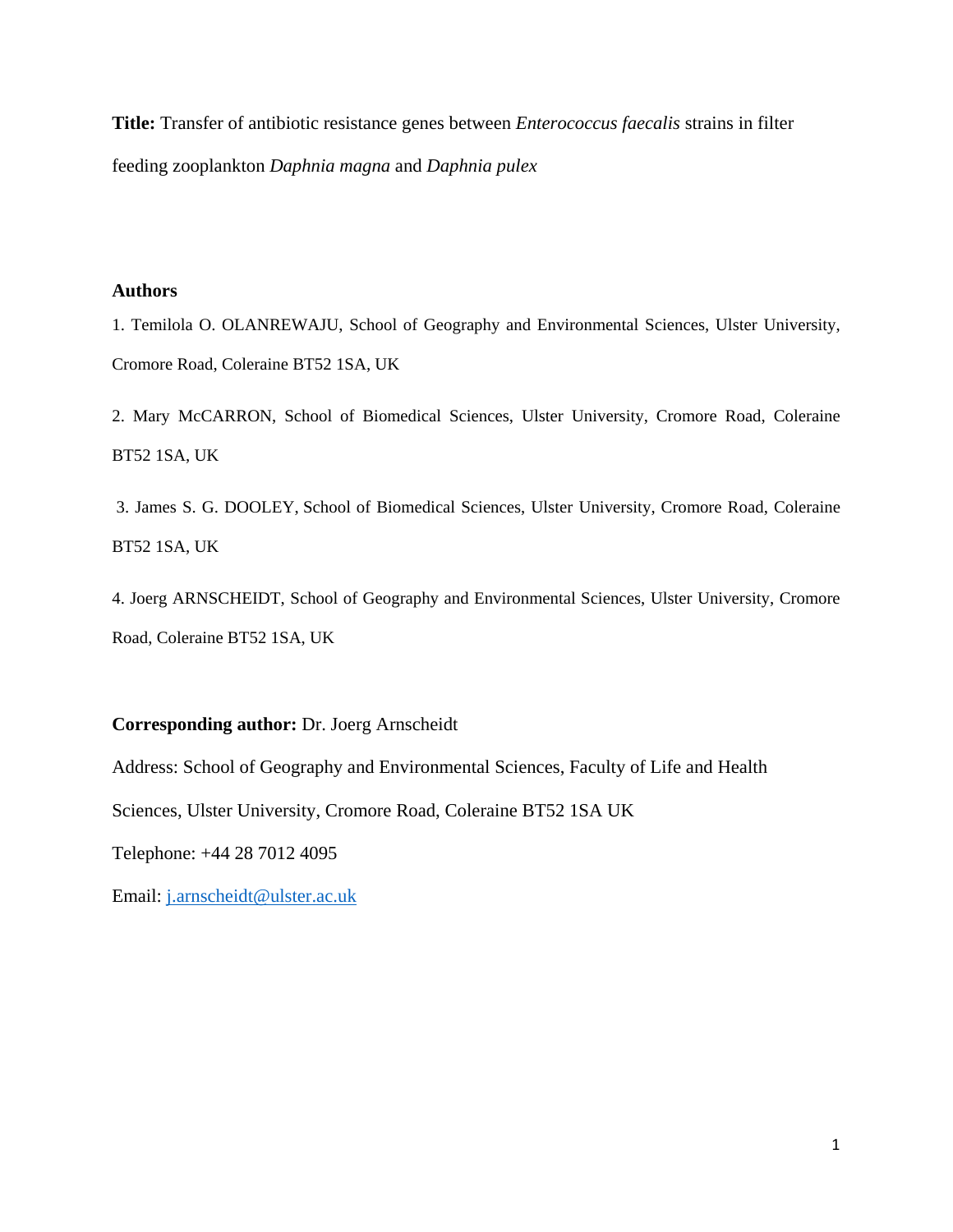## **Abstract**

Antibiotic resistant bacteria from faecal pollution sources are pervasive in aquatic environments. A facilitating role for the emergence of waterborne, multi-drug resistant bacterial pathogens has been attributed to biofiltration but had not yet been substantiated. This study investigated the effect of filtration and gut passage in *Daphnia* spp. on conjugal transfer of resistance genes in *Enterococcus faecalis*. *In vivo* conjugation experiments involved a vancomycin-resistant donor strain bearing a plasmid-borne *vanA* resistance gene, and two vancomycin-susceptible and rifampicin-resistant recipient strains in the presence of *Daphnia magna* or *Daphnia pulex*. Results showed successful transfer of the *vanA* resistance gene from donor to recipient; gene identity was confirmed by PCR and DNA sequencing. There was no significant difference in the number of transconjugants recovered from *D. magna* and *D. pulex*. However, transconjugant numbers differed by one order of magnitude between recipient strains. Transconjugant numbers from *D. magna* were also significantly different between treatments with ingestion of individual phytoplankton species before filtration of bacteria. The highest transfer efficiency calculated from excreted transconjugants was  $2.5 \times 10^{-6}$ . This proof of concept for facilitation of horizontal gene transfer by a filter feeding organism provides evidence that *Daphnia* can disseminate antibiotic resistant transconjugants in the environment.

## **Keywords**

*Daphnia,* antimicrobial resistance, *vanA* gene, conjugation, bacteria, *Enterococcus faecalis*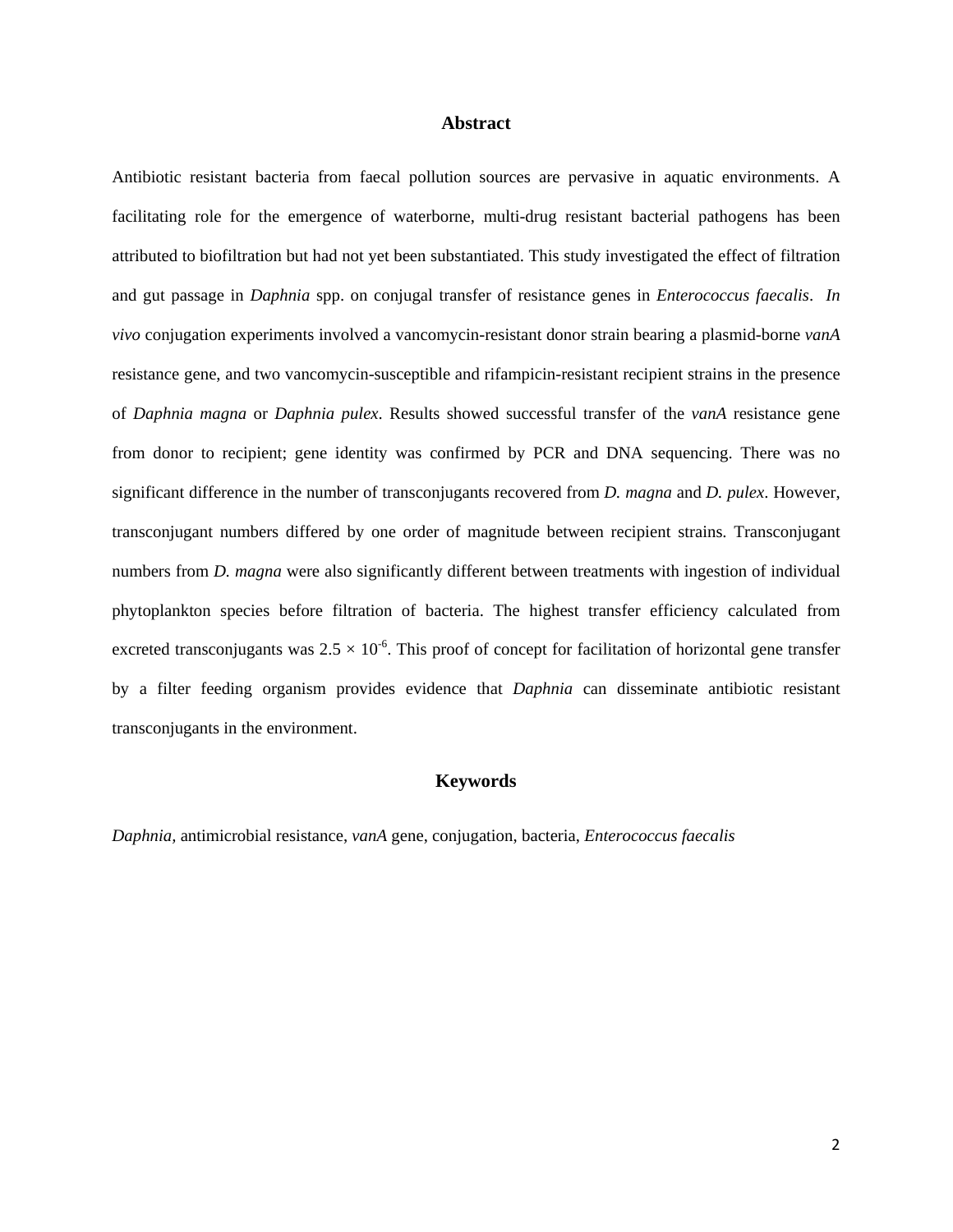# **Introduction**

The emergence of antibiotic resistance has been designated as a global health threat of major clinical and environmental relevance (1). Opportunistic bacterial pathogens are the main cause of healthcare associated infections (HAIs) and the frequent failure of antibiotic treatments is the result of multiple resistance genes expressed by these pathogens (2). Aquatic environments appear as suitable conduits for such microorganisms (3), because bacteria with antibiotic resistance and their genes are able to persist in lakes (4), rivers (5, 6) and estuaries (7) where they are often strongly associated with anthropogenic activities like discharges from wastewater treatment plants and agricultural sources. Although it is to be expected that antibiotic residues released into aquatic ecosystems can generate a selection pressure that allows antibiotic resistant bacteria to thrive and spread (8), inherent system complexity poses an immense challenge for any test of the hypothesis that these environments play a role in the spread and emergence of such resistance. Even wastewater treatment facilities with their tight technical controls have remained black boxes in this respect (9).

While mechanisms of resistance in bacteria are well known, the increased frequency with which multiresistant bacteria are identified in hospitals has motivated concerted efforts to understand the environmental processes facilitating the emergence and rapid spread of antibiotic resistance (2). There have been repeated suggestions that filter feeding aquatic invertebrates have the potential to drive the ecology and evolution of antibiotic resistance in aquatic ecosystems (10, 11). Freshwater cladoceran zooplankton species of the genus *Daphnia* are filter feeders that play a central role in the food webs of lakes and ponds as consumers of bacterioplankton and phytoplankton and as prey of invertebrate and fish predators. Bacteria can form a major component in *Daphnia* nutrition (12) and those present in the gastrointestinal tract can have a symbiotic effect on *Daphnia* growth, survival and reproduction (13).

Horizontal transfer of mobile genetic elements (MGEs) such as plasmids and transposons, which encode virulence and antimicrobial resistance in microbial populations, is a widely occurring phenomenon (14).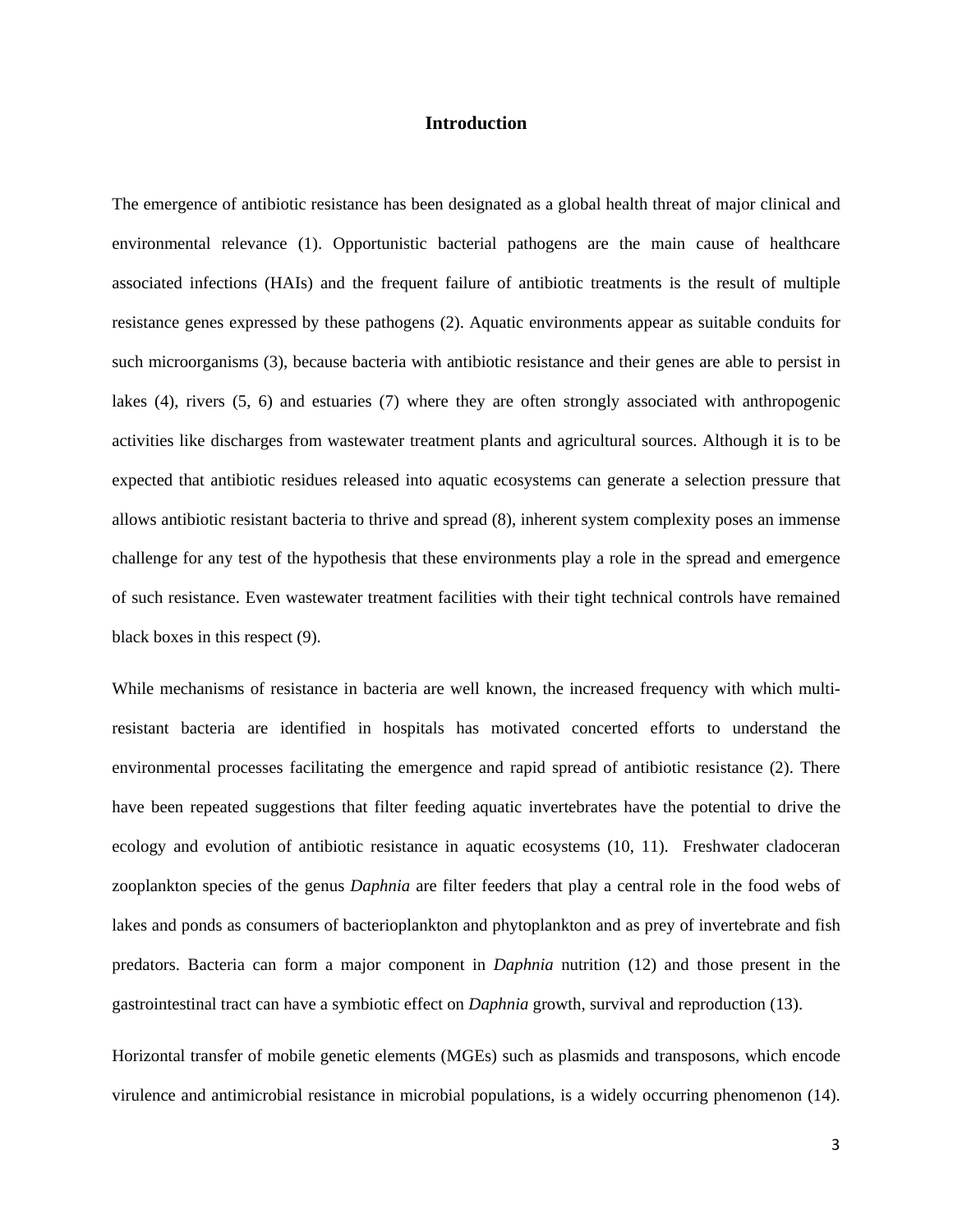Between environmental bacteria such a genetic exchange is often accomplished through conjugation (15). If it occurs in the intestine of a host organism (16, 17), bacteria with newly acquired MGEs can be spread in the environment through faecal deposition (18), which can thus facilitate the dissemination of newly emerging bacterial pathogens with multiple antibiotic resistance genes.

Enterococci are Gram-positive, facultative anaerobic bacteria that form an important component of the gut microbiota of animals (19, 20). They support digestion and other metabolic processes and can boost immunity in hosts (21). They are also opportunistic pathogens known to cause HAIs on a global scale (22). Due to their widespread occurrence in both terrestrial and aquatic ecosystems, largely through human and animal faeces, they are widely utilised as indicators of environmental faecal contamination (23). *Enterococcus* strains increasingly express multiple resistance to antibiotics (24). A pheromoneinduced conjugal transfer of resistance genes has been identified within the *Enterococcus* genus (25). In *Enterococcus faecalis* conjugation can transfer plasmids that carry genes encoding for vancomycin resistance from donor cells to pheromone-secreting recipients from the same bacterial species (26). Recently the potential for this genetic exchange to occur in living organisms has been reported for a murine model (27). However, very little is known about conjugal gene transfer rates within living organisms that experience episodic or periodic exposure to *E. faecalis* particularly in aquatic environments.

This study determines if pheromone-induced conjugation between *E. faecalis* strains occurred within the gastrointestinal tract of two *Daphnia* species. Results showed that the transfer of a vancomycin resistance gene from resistant to susceptible strains of *E. faecalis* occurred during a period of active filtration by *Daphnia* species. Thus, it represents the first proof of concept that filter feeding freshwater organisms may facilitate conjugal resistance gene transfer in waterborne bacteria.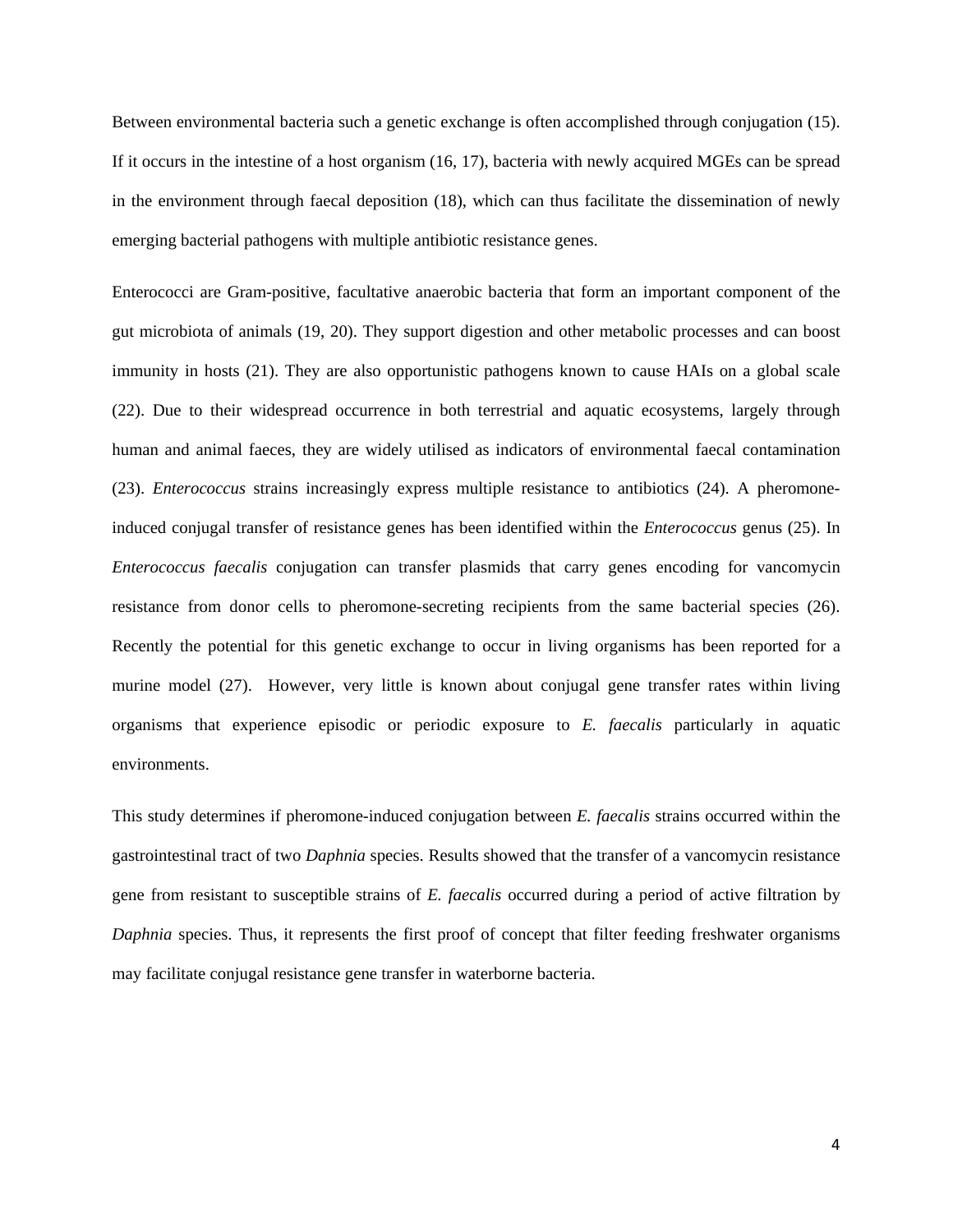# **Materials and Methods**

## **Test organisms**

*Daphnia magna* and *Daphnia pulex* clones were acquired commercially from Sciento Scientific Ltd, Manchester, UK, and Blades Biological Ltd, Kent, UK respectively. Batches of adult daphnids (2.2 - 2.6 mm) were then cultured continuously in filtered and autoclaved river water in 5 L containers at 20°C under a 12:12 h light:dark regime. Daphnids were fed with green algae (*Desmodesmus subspicatus* or *Palmellopsis* sp. from the SAG culture collection at the University of Goettingen Germany, strain numbers: SAG 86.81 and 52.90 respectively); algal cultures were maintained at room temperature ( $21 \pm 2$ ) ˚C). The river water was renewed twice a week, and neonates were recovered and used to start new cultures during each renewal. The concentration of algal cells was determined with a hemocytometer at 40x magnification under a light microscope. Before application in feeding the daphnids, algal suspensions were diluted to a concentration of 2.0 x  $10^6$  N/mL. Clones of adult daphnids from each batch were collected and sorted according to size for use in conjugation experiments.

# **Bacterial strains and reagents**

Two environmental E. faecalis isolates  $(MF06036<sup>Van</sup>, MW01105<sup>Rif</sup>)$  used in this study have been previously identified and described (26, 28). Genotypic identification of bacterial strains was carried out by DNA extraction, 16S rDNA gene amplification using the polymerase chain reaction followed by DNA sequencing. Bacterial cultures were maintained on Tryptone Soya Agar (TSA, Oxoid, CM0131, Basingstoke, England) at 4 ˚C for the duration of the experiment. Overnight bacterial cultures used for conjugation experiments were grown in Tryptone Soy Broth (TSB, Oxoid CM0129, Basingstoke, England) at 37 ˚C. Vancomycin and rifampicin used for the experiments were obtained from Sigma-Aldrich (St. Louis, USA).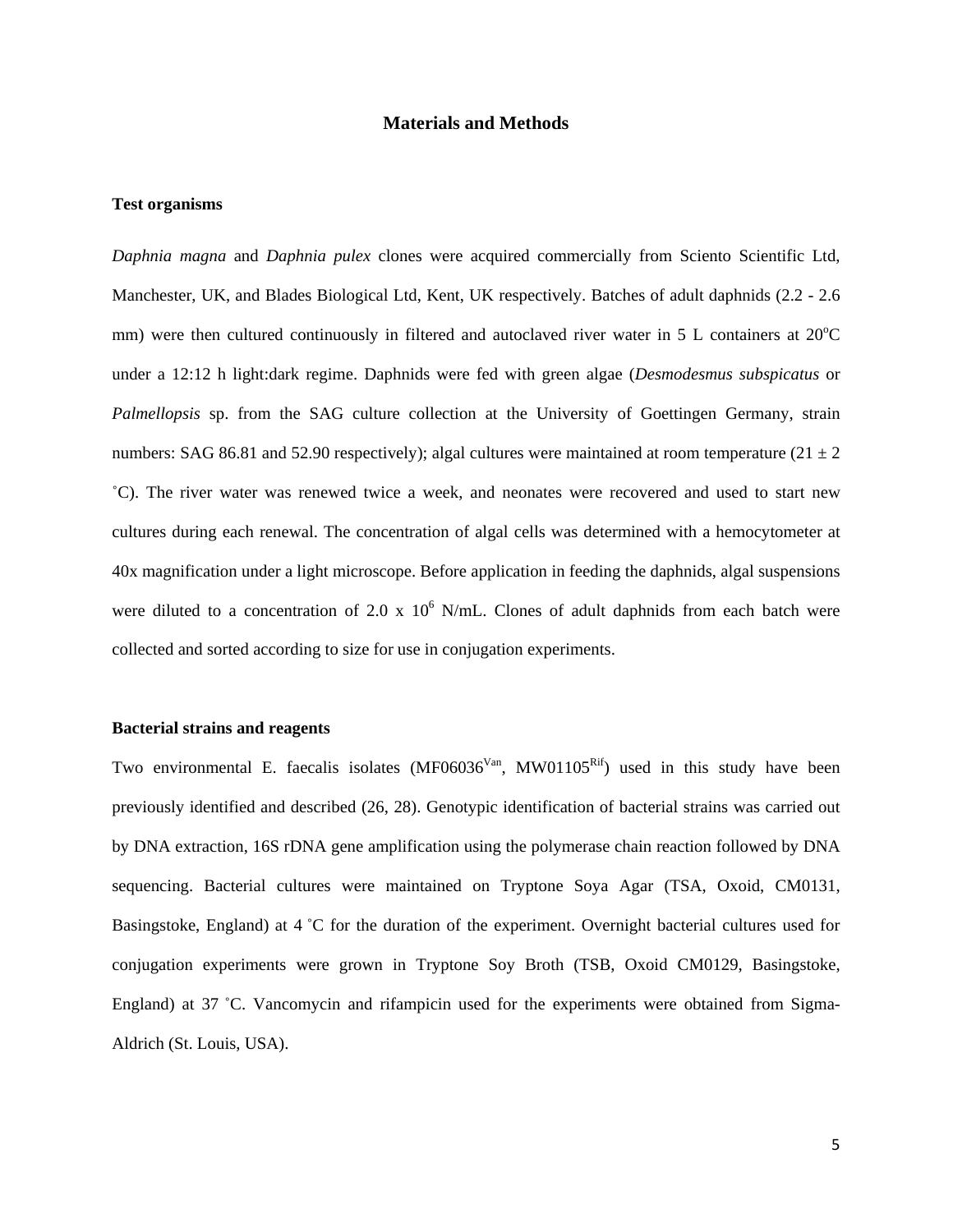### **Selection for rifampicin resistance in recipient strains**

Counter-selection of vancomycin resistance genes transferred from a donor to a recipient was facilitated by introducing rifampicin resistance into the vancomycin sensitive recipient strains. To achieve this, cultures of the pheromone-producing recipients were grown in sub-minimum inhibitory concentrations of rifampicin which were eventually scaled up to 512 mg/L as previously described (26). At the end of antibiotic exposure treatments, recipients were resistant to 512 mg/L rifampicin (denoted as MW01105<sup>Rif</sup> and  $ST02103<sup>Rif</sup>$ ) while the donor was susceptible to rifampicin and resistant to vancomycin (denoted as  $MF06036<sup>Van</sup>$ ).

## **Antimicrobial disk diffusion assay**

*E. faecalis* isolates MF06036<sup>Van</sup>, ST02103<sup>Rif</sup> and MW01105<sup>Rif</sup> were tested for the presence of antimicrobial resistance phenotypes using the disk diffusion assay. Results were interpreted according to the European Committee on Antimicrobial Susceptibility Testing (EUCAST) guidelines (29) and Clinical & Laboratory Standards Institute (CLSI) guidelines (30). A 16-hour culture of bacteria grown in TSA was re-suspended in PBS to the MacFarland 0.5 standard. The suspension was spread on the surface of a dried Muller Hinton agar (MHA) plate with a sterile swab. Antibiotic disks (Oxoid) were stamped on the plates using a disk dispenser (Oxoid). The antibiotics in the assay were ciprofloxacin (5µg), imipenem (10µg), linezolid (10µg), rifampicin (5µg), streptomycin (300µg), trimethoprim (5µg), teicoplanin (30µg), and vancomycin (30µg). Plates were incubated for 24 h at 37°C. Zones were measured (mm) and compared to EUCAST and CLSI guidelines. *E. faecalis* ATCC 29212 was used as a susceptibility control.

## **Determination of** *Daphnia* **length**

Before the conjugation experiments, large *Daphnia* specimens were collected from the culture by filtration through a nylon mesh (aperture size  $730 \times 1520 \mu m$ ) and were transferred to microcosms with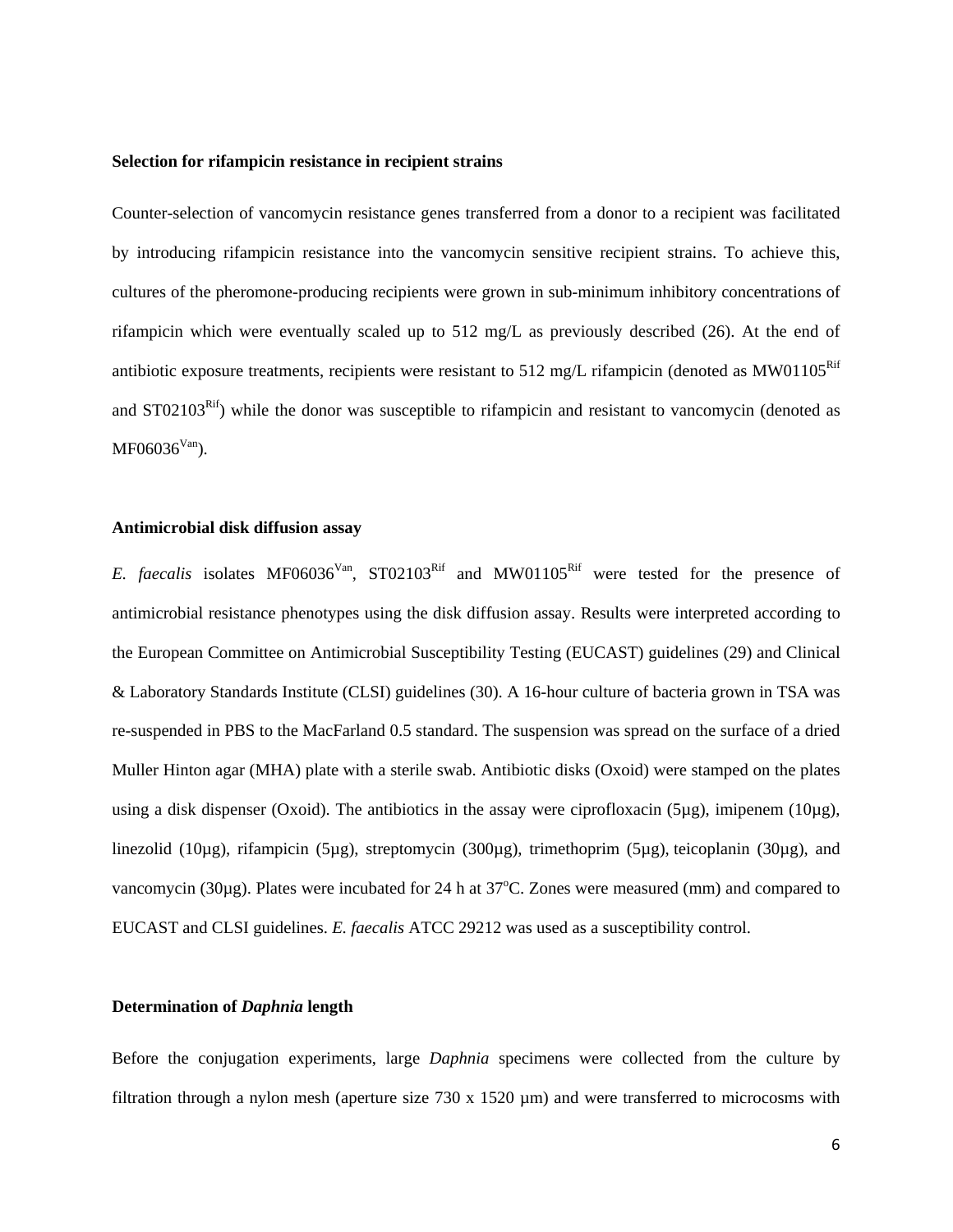disposable pipettes. Standard length from the eye to the base of the apical spine (31) was determined on digital images for each individual using an OLYMPUS microscope and imaging suite (optical microscope SZX16 with a DP72 camera and imaging software cellSens 1.3, all by OLYMPUS Co, Japan).

#### **Clearance of** *Daphnia* **gut content**

Prior to exposure to the test bacteria, gut contents of selected daphnids were cleared by starvation treatment for 2 days. Afterwards, daphnids were fed with 300 µL of sterile Sephadex G-25 (cross-linked dextran gel) medium (GE HealthCare, UK) three times a day for a further 72 h to achieve gut clearance (32). A Sephadex stock mixture was prepared by adding approximately 0.5 g of powder per 100 mL of autoclaved *Daphnia* medium.

### **Determination of** *Daphnia* **filtration rate for bacteria**

Bacteria grazing experiments were conducted with adult *Daphnia magna* (mean body length 1.8 mm, n = 10) and adult *D. pulex* (mean body length 1.9 mm, n = 10). The coefficient of variation in daphnid length was kept below 4%. Prior to the grazing experiment, daphnids were placed in sterile reconstituted *Daphnia* medium (DM) prepared as ISO test water according to OECD, 2004, Annex 3 (33) and starved for 3 d at 20 ˚C. DM was renewed daily and the daphnids were checked for mortality. To determine the filtration rate of the two *Daphnia* species, samples of 10 daphnids in 10 mL DM were inoculated with 1.5  $x 10<sup>9</sup>$  cfu/mL of *E. faecalis* for 24 h in the dark.

Concentrations of bacteria were determined through counts of colony forming units (cfu); filtration rates were calculated with the equation (34):

$$
Filtration\ rate\ (ml\ animal^{-1}h^{-1}) = \frac{1}{t} \times ln(C_0/C_t) \times \frac{v}{N}
$$

Where t = duration of feeding,  $C_0$  is the concentration of bacteria at time, t = 0 h,  $C_t$  is the concentration of bacteria at time,  $t = 24$  h,  $v =$  volume of treatment,  $N =$  number of daphnids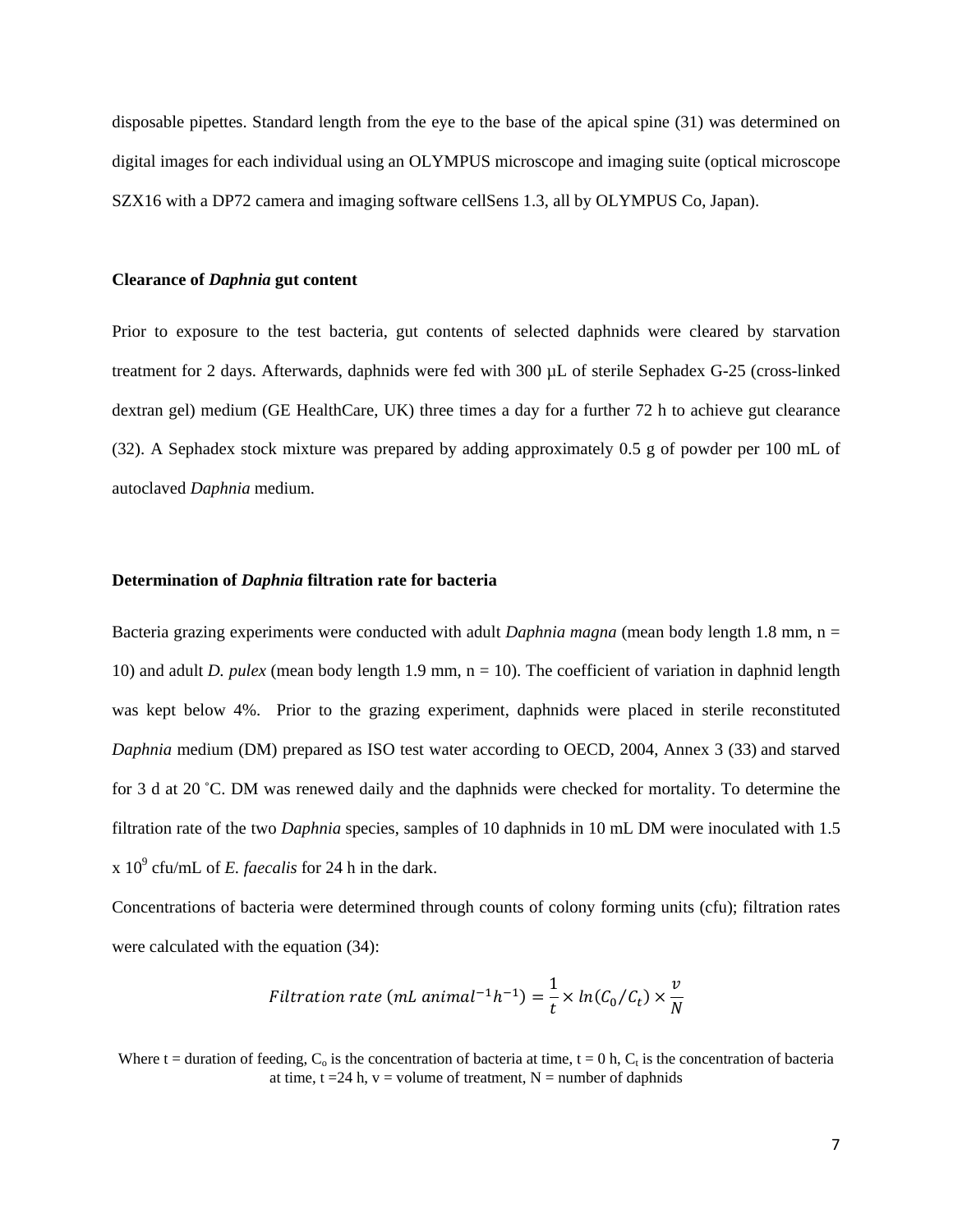#### **Conjugal transfer of vancomycin resistance within the** *Daphnia* **gut**

To investigate the effect of filtration on the transfer of vancomycin resistance, samples with 10 daphnids each were used for the conjugation experiments. These were placed in 30 mL universal tubes (Greiner bio-one Inc., Austria) and incubated in 10 mL DM at 20 ˚C for 24 h in the dark to acclimatise with the experimental conditions. For experiments 1 and 2 all daphnids were starved during this period to ensure that they fed at a higher rate during the main experiment; for experiments 3 and 4 only daphnids in control samples were starved, while specimens in treatment samples had been fed either with phytoplankton species *Palmellopsis* sp. or *Desmodesmus subspicatus*.

Aliquots of 1 mL overnight culture of *E. faecalis* recipient strain (MW01105<sup>Rif</sup> or ST02103<sup>Rif</sup>) and donor strain MF06036<sup>Van</sup> were each diluted with 9 mL TSB and cultivated in 15 mL centrifuge tubes for 90 min at 37 ˚C to enter the mid-exponential growth phase. The bacterial cells were harvested by centrifugation for 30 min at 2300 g at 4 ˚C. The supernatant was discarded, and the bacterial pellet resuspended in 10 mL DM. 500 µl of resuspended 90 min culture was added to 4.5 mL of sterile DM in 30 mL universal tubes to make a 10% bacterial treatment. For initial acclimatisation to the bacteria diet, seven samples of 10 adult *Daphnia* in 10% recipient strain treatment were incubated for 1 h at 20 ˚C in the dark. Afterwards, daphnids were removed with a transfer pipette, washed twice in 5 mL DM and then transferred to new 30 mL tubes containing sterile 4.5 mL DM for the feeding-conjugation experiment. Control samples of *Daphnia* in DM without bacterial inoculation were also set up to ensure that no enterococci were introduced by the daphnids.

For feeding-conjugation experiments, 1 mL of MF06036<sup>Van</sup> was added to 9 mL of recipient strain (MW01105<sup>Rif</sup> or ST02103<sup>Rif</sup>), all in the mid-exponential phase, and gently mixed (26). A 500 µl aliquot of the mix was then added to 4.5 mL DM in the 30 mL tubes containing the washed daphnids and incubated at 20 ˚C for a further 4 h in the dark to allow filtration. The bacterial concentration was kept the same as it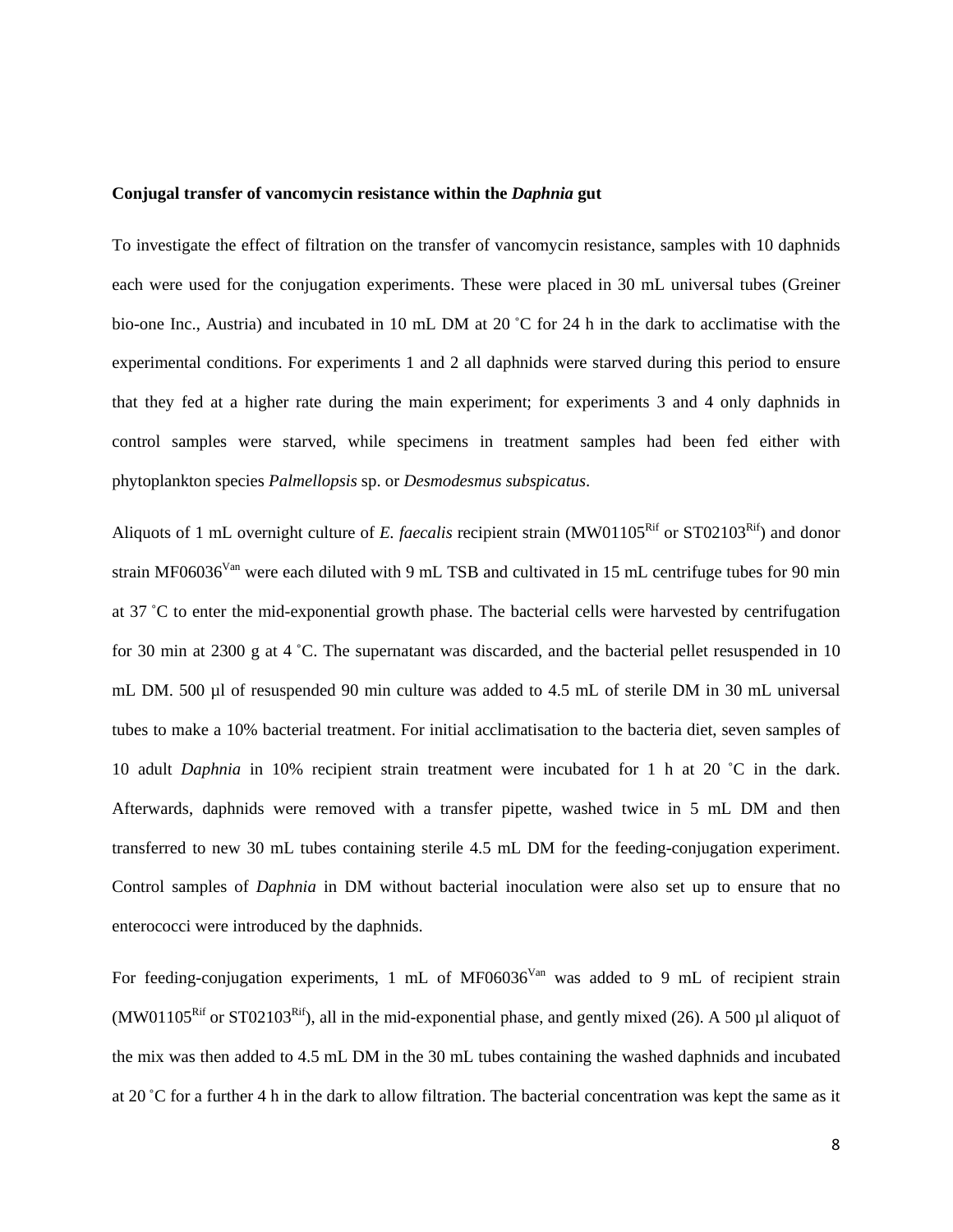had been during the acclimatisation step. Daphnids were then removed from the feeding treatment, washed in 5 mL DM twice and then transferred to 30 mL universal tubes containing 4.5 mL DM and 500  $\mu$ L of recipient strain. Then the treatment was incubated at 20 °C for another 2 h to allow for the clearance of the gut content from the previous 4h feeding step. Seven samples of treatments and controls containing no daphnids were prepared for the feeding and gut clearance steps. At the end of both phases, double selection TSA plates were inoculated with 500 µL of the treatment and controls and incubated at 37 °C for 48 h. TSA selection plates were prepared with 10  $\mu$ g/mL vancomycin and 100  $\mu$ g/mL rifampicin (26). As a negative control, double selection TSA plates were inoculated with parent strains to confirm the effect of the antibiotic concentrations. After the 48h incubation period, the transconjugants (TC) excreted by daphnids were counted as cfu numbers and the vancomycin transfer efficiency was calculated (number of transconjugants per donor; number of transconjugants per recipient). The concentration of donor and recipient strain fed to the daphnids was determined by direct plate count after a 6-fold serial dilution.

#### **PCR amplification of vancomycin resistance genes in donor and transconjugants**

The vancomycin resistance gene target sequence was amplified using a TC-5000 Techne Thermal Cycler gradient PCR instrument (GMI, Inc, USA) following a previously described method (26). Briefly, 120 ng/µL of *Enterococcus* DNA was mixed with 49 µL of master mix, with a final concentration of 1.5 mM MgCl2, 0.2 mM (each) deoxynucleoside triphosphate, 0.5 µm of *vanA* forward (5'-CTACTCCCGCCTTT TGGCTT-3') and *vanA* reverse (5'-TTCACACCGAAGGATGAGCC-3') primer sequences and 2.5 U of Taq DNA polymerase (Invitrogen Corp., California, USA). An initial denaturation step at 95 ˚C for 5 min was followed by 30 cycles of denaturation at 94 °C, annealing of PCR primers at 58 °C for 30 s, DNA extension at 72 ˚C for 90 s and a final incubation step at 72 ˚C for 10 min. Afterwards, the PCR fragments were held continuously at 4 °C. They were analysed by electrophoresis in TBE buffer (1% Tris-Borate EDTA) in a 1.5% (wt/vol) agarose gel stained with 5 µL SYBR safe at 100 volts. Gels were visualized on an Alpha Imager (Cell Biosciences, Heidelberg, Germany).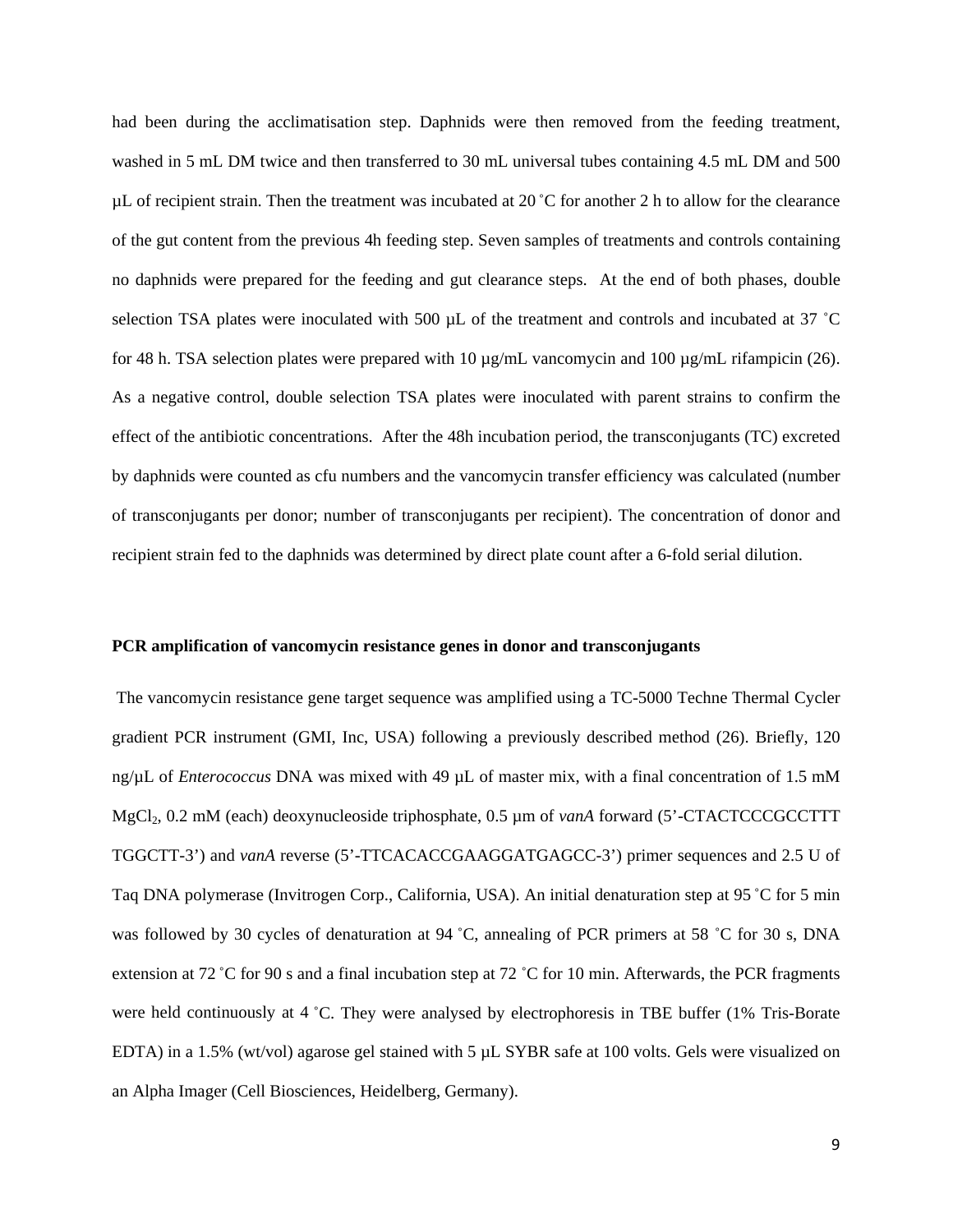### **DNA sequencing and analysis**

Sanger sequencing of the amplified *vanA* sequence was performed by Eurofins Genomics GmbH (Germany). Nucleotide sequences of both forward and reverse strands of PCR products were determined using the *vanA* forward and reverse primers respectively. The nucleotide sequence data were aligned and edited using the BioEdit software alignment editor. The Basic Local Alignment Search Tool (BLAST) program was used to carry out a similarity search on sequence data held on the National Centre for Biotechnology website. For generating an identity similarity matrix, donor and transconjugant nucleotide sequence similarity was determined in public databases with the BLAST program (http://www.ncbi.nlm.nih.gov /blast/) and T-COFFEE multiple sequence alignment program (http: [www.ebi.ac.uk/Tools/msa/tcoffee/\)](http://www.ebi.ac.uk/Tools/msa/tcoffee/).

## **Statistical analysis**

Differences between transconjugant numbers in experimental treatments were determined by one-way analysis of variance after a test of normal distribution using the Kolmogorov Smirnov test. Statistical analysis of data was conducted using the GraphPad Prism 7.00 software. To determine the effective sample size for this study, a power analysis was carried out with the GPower 3.1 software and data from an initial pilot experiment with 11 samples. It revealed that six samples were sufficient to detect a significant difference of up to 20% of the mean between groups, at alpha  $= 0.05$  and power  $= 0.8$  for two treatments.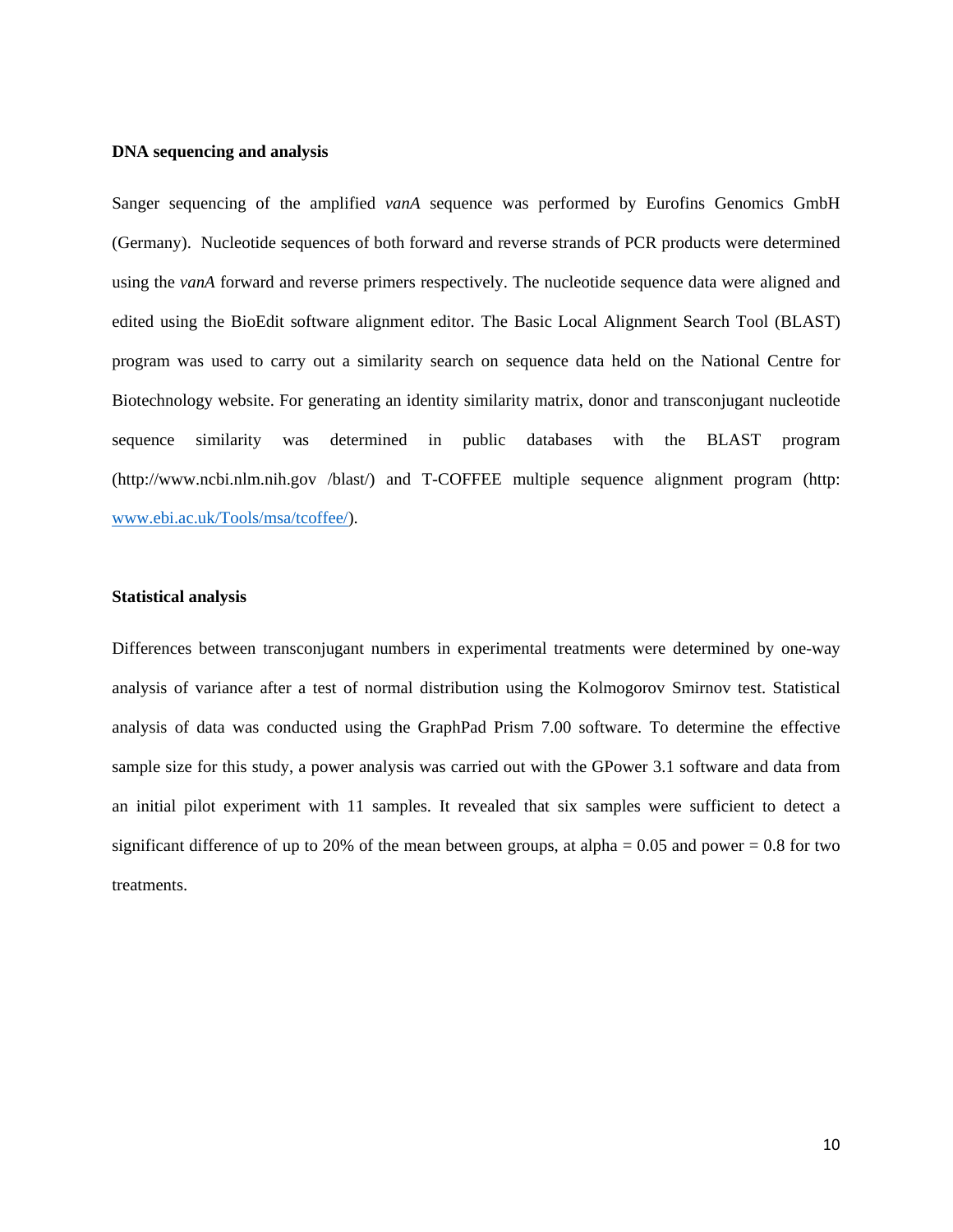## **Results**

#### **Antibiotic resistance profile of enterococci strains**

The isolates selected for this study were tested for resistance to eight antibiotics. The donor strain  $MF06036<sup>Van</sup>$  and the recipient strain ST02103<sup>Rif</sup> were resistant to three antibiotics; the recipient strain  $MW01105<sup>Rif</sup>$  was resistant to two antibiotics (Table 1). The antibiotic susceptibility test confirmed vancomycin resistance in the donor and vancomycin susceptibility in the recipients.

## **Bacteria filtration rate**

The filtration rates of *D. magna* and *D. pulex* for the recipient *E. faecalis* strains were individually assessed after gut clearance (Table 2). Fig. 1 shows an adult *Daphnia magna* before and after the gut evacuation phase, and prior to the determination of bacterial filtration rates. The loss of green colour indicates clearance of algal food from the gut. Student's t-test for independent samples showed no significant difference between the mean filtration rates of two different *Enterococcus* strains, MW01105<sup>Rif</sup> and ST02103<sup>Rif</sup> by *D. magna* ( $t = 0.043$ ,  $df = 4$ ,  $n = 3$ ,  $p = 0.968$ ) and by *D. pulex* ( $t =$ 0.7879,  $df = 4$ ,  $n = 3$ ,  $p = 0.4748$ ). When the filtration rates were compared between the two *Daphnia* species, results showed no significant differences between *D. magna* and *D. pulex* in their filtration of MW01105<sup>Rif</sup> ( $F = 7.018$ ,  $df = 2$ ,  $p = 0.5859$ ) and ST02103<sup>Rif</sup> ( $F = 2.387$ ,  $df = 2$ ,  $p = 0.5904$ ) respectively.

#### **Determination of vancomycin resistance transfer within the** *Daphnia* **gut**

The concentrations of the donor MF06036<sup>Van</sup> and recipient strains MW01105<sup>Rif</sup> and ST02103<sup>Rif</sup> (hereafter referred to as parent strains) used in the *D. magna* and *D. pulex* conjugation experiments (Table 3) were not significantly different (Kruskal-Wallis,  $H = 4.244$ ,  $df=5$ ,  $p = 0.1189$  for experiment 1;  $H = 0.2152$ ,  $df=5$ ,  $p = 0.9100$  for experiment 2). This was a prerequisite for ensuring comparability of gene transfer rates for the different *Daphnia* species and recipient *E. faecalis* strains used in this study. For *D. magna*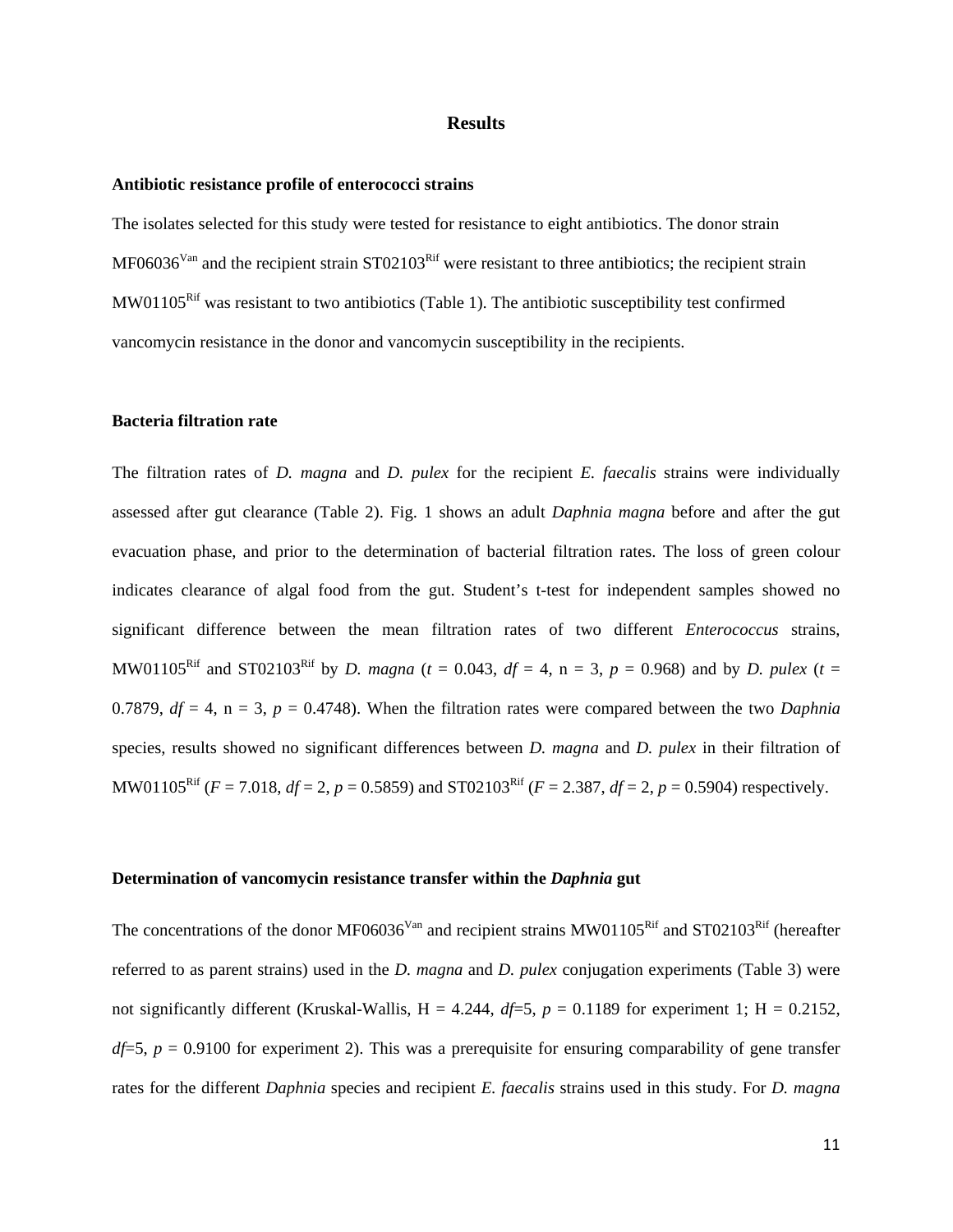there was a significant difference of TC numbers on double antibiotic TSA plates between recipient strains (Mann Whitney U = 0.5,  $n_1 = 7$ ,  $n_2 = 7$ ,  $p = 0.0012$ ) with the TC number from ST02103<sup>Rif</sup> being fifteen times higher than the TC number from  $MW01105<sup>Rif</sup>$ .

Similarly, there was a significant difference in the *D. pulex* conjugation experiments with  $ST02103<sup>Rif</sup>$ strain producing TC about twelve times more than TC from MW01105<sup>Rif</sup> (Mann Whitney U = 0, n<sub>1</sub> = 7, n<sub>2</sub>  $= 7$ ,  $p = 0.0006$ ). In experiments with both *Daphnia* species (Table 3), the efficiency of vancomycin resistance transfers in ST02103<sup>Rif</sup> consistently exceeded that in MW01105<sup>Rif</sup> by one order of magnitude  $(10<sup>7</sup>$  to  $10<sup>-8</sup>$ ), while differences in number of TC obtained between *Daphnia* species were not significant (Mann-Whitney U = 20,  $n_1 = 7$ ,  $n_2 = 7$ ,  $p = 0.6002$  for MW01105<sup>Rif</sup>; U = 12,  $n_1 = 7$ ,  $n_2 = 7$ ,  $p = 0.1265$  for  $ST02103<sup>Rif</sup>$ ).

In experiments 3 and 4 there were significant differences in TC numbers (Kruskal-Wallis,  $H = 13.22$ ,  $df =$ 5, p = 0.0001 for experiment 3; H = 14.3,  $df = 5$ , p < 0.0001 for experiment 4, Fig. 3) between diets of individual phytoplankton species fed to *D. magna* before the latter's exposure to *E. faecalis*. Transfer efficiencies in *Palmellopsis* treatments exceeded those in *Desmodesmus* treatments by one order of magnitude; the maximum transfer efficiency was  $2.5 \times 10^{-6}$  (transconjugant: donor, table 4).

The confidence in these numbers being an adequate representation of obtainable TC numbers from the Daphnia stems from >80% of TC emerging in the feeding phase of the experiments, in all but two treatmentsof experiment 3. The usually much lower number obtained during the gut clearance phase (Tables 3 and 4). The confidence in these numbers being an adequate representation of obtainable TC numbers from the *Daphnia* stems from more than 90% of TC emerging in the feeding phase of the experiments. The much lower number obtained during the gut clearance phase showed that most of the excretion of the filtered and ingested bacteria from the *Daphnia* gut had already happened within the initial 4 h feeding phase before the daphnids were transferred into gut clearance containers and suggested a steep decline in excretion rates after feeding stopped. Re-ingestion of enterococci after excretion appeared unlikely, as faecal pellets remained physically intact. Controls with bacterial parent strains but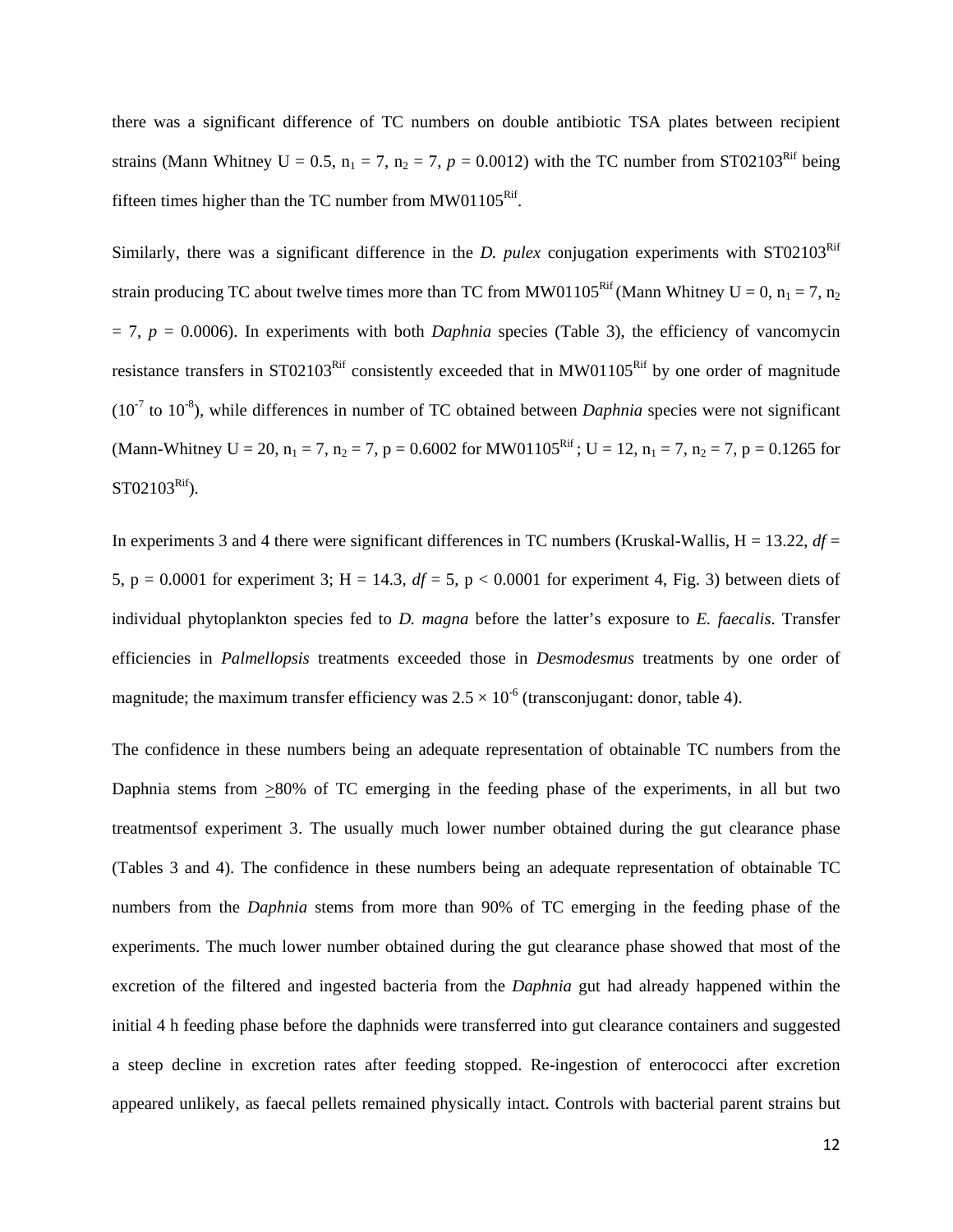without *Daphnia* produced no transconjugants in the time periods of the feeding phase and the gut clearance phase. Also, no growth was found on plates inoculated with control treatments containing only daphnids but no bacteria. TC colonies were further subcultured onto double selection TSA plates and single selection TSA plates with vancomycin  $(10 \mu g/mL)$  to confirm the acquisition of vancomycin resistance. After 24 h incubation at 37 ˚C transconjugant growth was observed on the double selection plate and single selection plates as expected.

## **PCR detection of vancomycin resistance genes in donor and transconjugants**

The identification of a known vancomycin resistance gene by PCR was used to confirm the transfer of vancomycin resistance between the donor and recipient strains. The phenotypical expression of vancomycin resistance was observed from transconjugant growth on double selection TSA plates. The presence of a v*anA* gene was tested for in the donor MF06036<sup>Van</sup>, recipient strains MW01105<sup>Rif</sup> and ST02103Rif, and transconjugants recovered from *D. magna* and D*. pulex* respectively. The *vanA* resistance gene was present in the donor strain and all transconjugants but not in the two parental recipient strains (supplementary material).

## **DNA sequencing and analysis**

The PCR amplified *vanA* for the donor MF06036<sup>Van</sup> and transconjugants recovered from MW01105<sup>Rif</sup> were sequenced and subjected to a sequence similarity search with BLAST. The *vanA* gene sequence similarity search gave a 100 % match to a *vanA* gene in *E. faecalis* strain CU709 (GenBank accession number MG460317). The multiple alignment of the donor and transconjugant *vanA* gene sequence data was used to produce a percent identity matrix. The donor gene sequence had a 100% similarity to all transconjugant nucleotide sequences. There was also a 100% identity similarity in *vanA* gene sequence of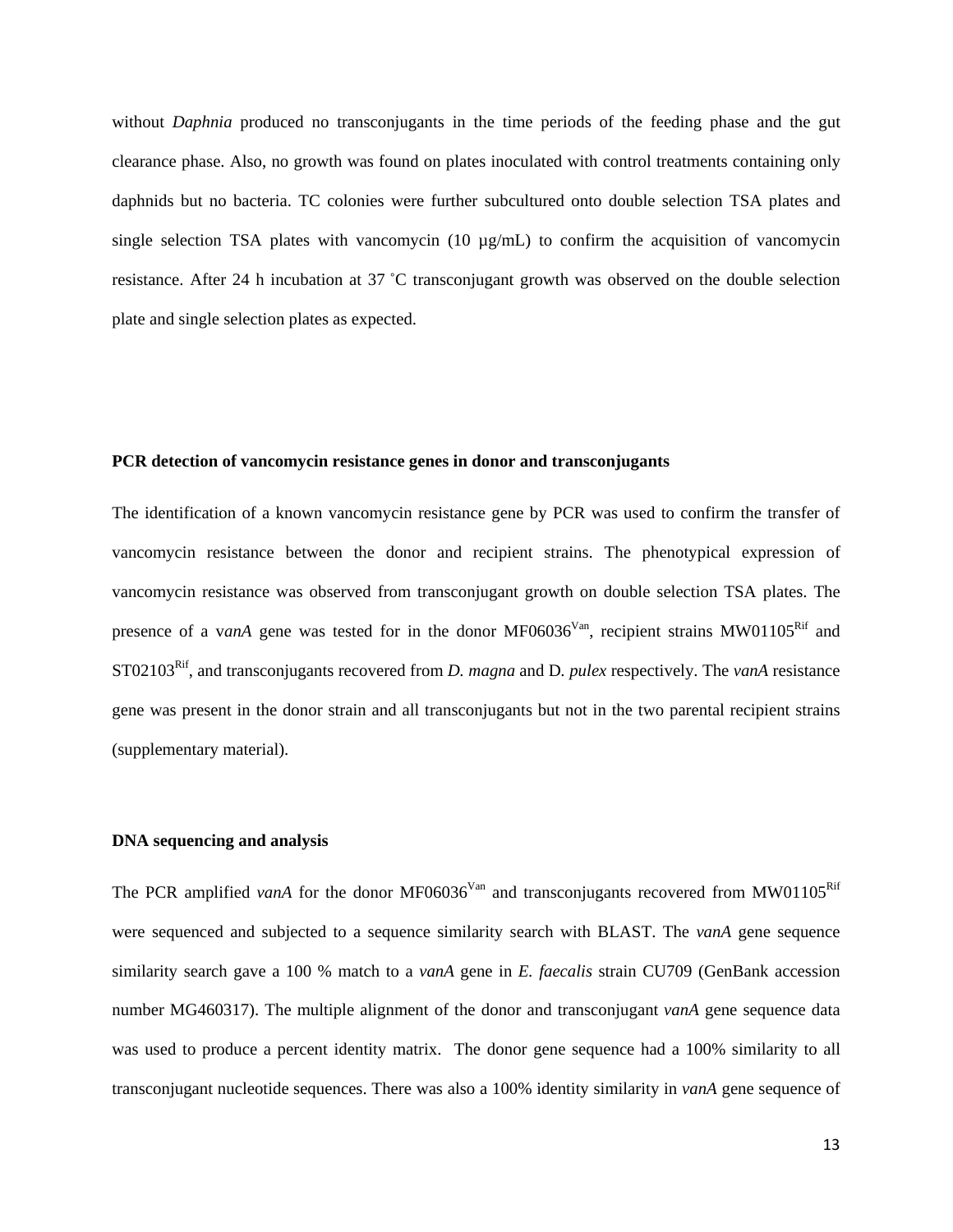transconjugants recovered from MW01105<sup>Rif</sup> and ST02103<sup>Rif</sup> in both *D. magna* and *D. pulex* experiments. This piece of direct evidence confirmed that the vancomycin resistance expressed by the recipient *E. faecalis* strains was due to the acquisition of the *vanA* gene as daphnids actively filtered bacteria.

# **Discussion**

We hypothesized that freshwater zooplankton may facilitate the transfer of antibiotic resistance genes in pathogenic bacteria through their filter feeding. This required initial tests of *Daphnia* filtration rates in our microcosms for comparisons between the two species involved and with results from previous studies. While algae are the primary food for daphnids (35), bacteria are an important component of their diet in natural ecosystems and may even be preferentially digested compared to algae (12). In this study, we successfully demonstrated *Daphnia* filtration of *E. faecalis* in our laboratory system. We achieved rates comparable to results reported for *D. magna* and *D. pulex* (36), but they were lower than rates reported in another study for *D. pulex* (34), and for *D. galeata* (37). Such differences could be due to the type and size of the bacterial cells, the experimental conditions, e.g. inclusion or exclusion of dead and viable but non-culturable cells, and the size of the daphnids in the experiments undertaken by the different researchers (38). Filtration rate in *Daphnia* is generally proportional to body size, with larger filter mesh size of the filtering appendages of adult daphnids resulting in lower retention of bacteria than by juvenile specimens (36, 38, 39). In this study body size and bacteria filtration rates of the two *Daphnia* species were not significantly different. Therefore, species or size difference did not affect the acceptance of *Enterococcus* for ingestion.

In experiments involving exposure to both parent strains, filtration by *Daphnia* and subsequent intestinal passage resulted in the transfer of vancomycin resistance from donor to recipient strains of *E. faecalis.* Both *Daphnia* species were fed with a vancomycin-resistant donor and two different vancomycin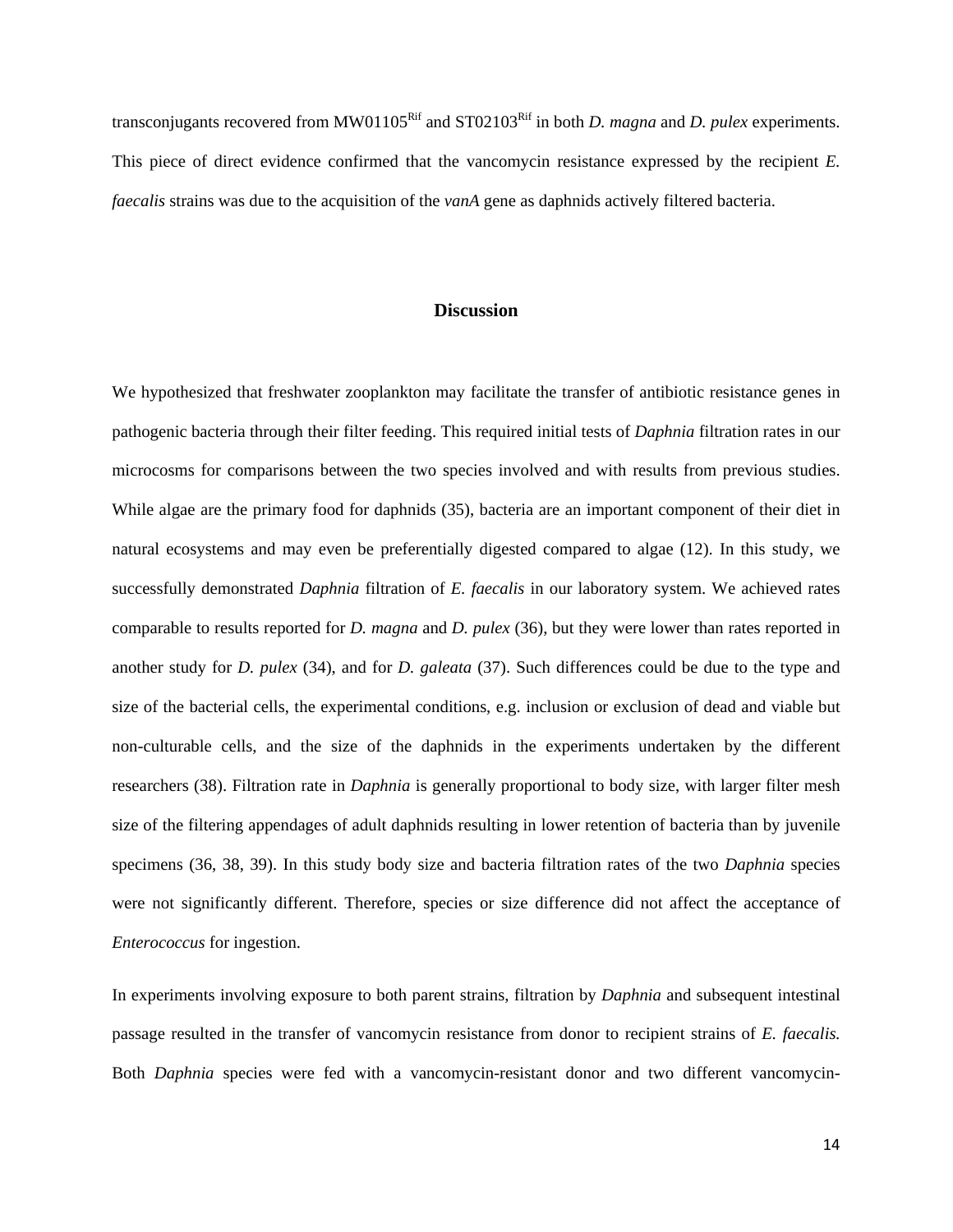susceptible recipients. Successful conjugation was detected within a 4-h feeding period with transconjugants expressing resistance to vancomycin and rifampicin. The one-order of magnitude difference in transfer efficiency between recipient strains showed that individual strains of *E. faecalis* varied in their levels of competence for the acquisition of foreign resistance-gene-carrying plasmids, which may be due to differences in the pheromone-induced conjugation function of recipient strains observed in other studies (26, 40).

A 2-h gut clearance phase was introduced in the absence of the donor strain to confirm the emergence of transconjugants from the *Daphnia* gut and obtain any remaining transconjugants within the gut after the initial 4-h feeding. In this period, no transconjugants were obtained from both *D. magna* and *D. pulex* for MW01105<sup>Rif</sup> while transconjugant numbers from  $ST02103<sup>Rif</sup>$  were only about 4 % of the number recovered from the 4-h feeding phase in both *Daphnia* species. As all experimental conditions were the same in trials with individual recipient strains and considering that most excretion of transconjugants had occurred during the feeding phase, the most likely cause for the significantly higher transconjugant numbers obtained from the ST02103<sup>Rif</sup> strain could be its more enhanced pheromone-induced genetic function. Yet, it should also be noted that it can be difficult to determine if the transconjugant numbers were the product of several transfer events or a single event followed by multiple cell division. Prolonged experimental periods can affect the accurate determination of transfer efficiency due to bacterial cell death and the transconjugants can also act as donors of vancomycin resistance plasmids as soon as they emerge in the water (41). In an attempt to at least constrain the frequency of occurrence for the latter event type, the length of experiments in this study was limited to a previously recommended 4-h period for the detection of early conjugation events (41).

For MW01105<sup>Rif</sup>, as the only strain for which published data were available for comparison, vancomycin resistance transfer efficiencies (10<sup>-8</sup>) in *Daphnia* without recent phytoplankton ingestion were five magnitudes lower than values reported for transconjugants obtained from a solid-plate mating study (26). *In vitro* conjugation is usually studied under optimised conditions. The intestinal environment of *Daphnia*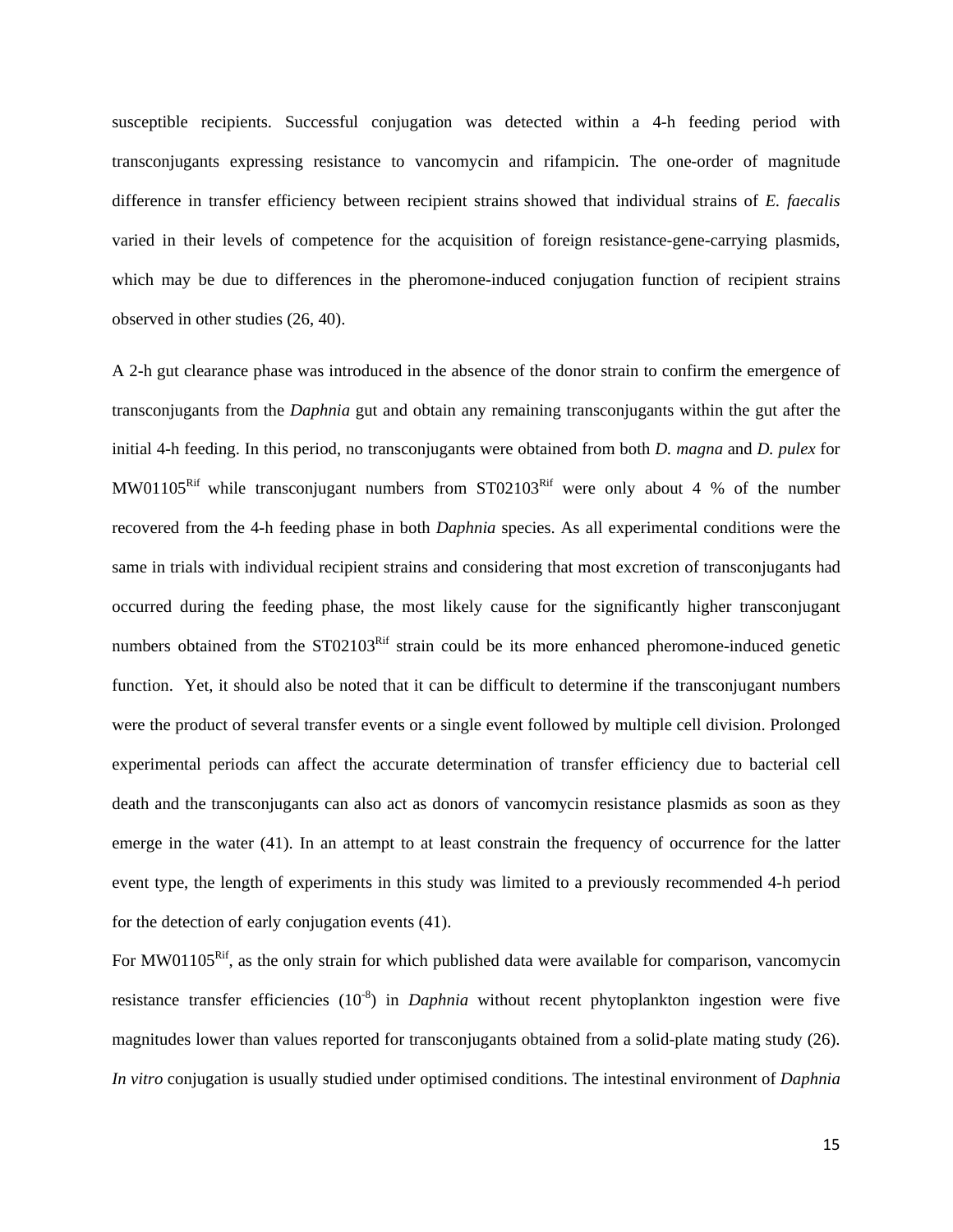differs significantly from the latter in several respects, e.g. with a far lower ambient water temperature, exposure of parent strains and transconjugants to digestive enzymes from *Daphnia* and a relatively short gut residence time for ingested bacteria. Therefore, *in vivo* within *Daphnia* much lower transfer efficiencies are to be expected. Nevertheless, our experiments with *Daphnia* on diets of different phytoplankton species demonstrate that conjugal transfer efficiencies in filter feeders may increase by orders of magnitude depending on the type of food particles ingested in addition to bacteria. In this respect it is noteworthy that experiments 3 and 4 only involved the less efficient of the two *E. faecalis* recipient strains. Thus, it is very likely that further efficiency gains can be achieved.

Our study investigated the transfer of vancomycin resistance genes to *E. faecalis* strains resistant to rifampicin but susceptible to vancomycin. The *vanA* gene was identified in the donor strain MF06036<sup>Van</sup> and in the transconjugants recovered from *D. magna* and *D. pulex*. The acquisition of vancomycin resistance in *E. faecalis* has been linked with plasmid-mediated *vanA*-type phenotypes isolated from dairy products (42). Intraspecies transfer of *vanA* plasmids in *Enterococcus* has a much higher success rate than interspecies transfer (41). However, the possibility of interspecies transfer cannot be dismissed. Transfers of *vanA* genes from animal to human enterococci isolates have been observed in a murine model (43), while authors of an *in vitro* conjugation study reported the transfer of *vanA* genes from clinical vancomycin resistant *Enterococcus* to *Staphylococcus aureus* (44). The propensity of emerging bacterial pathogens like enterococci to acquire new antibiotic resistance genes (45) should be motivation for technical upgrades of wastewater treatment facilities, to minimize the discharge of such bacteria. The donor strain used in this study has been previously characterised (26) and carried the *vanA* gene whose presence was also confirmed in all transconjugants by DNA amplification. While the previous laboratory study had investigated conjugal transfer of resistance genes between our parental strains on solid-plate media, the current study has gone a step further to show that in ecologically relevant systems, such conjugal gene transfer events can also occur within filter feeding organisms.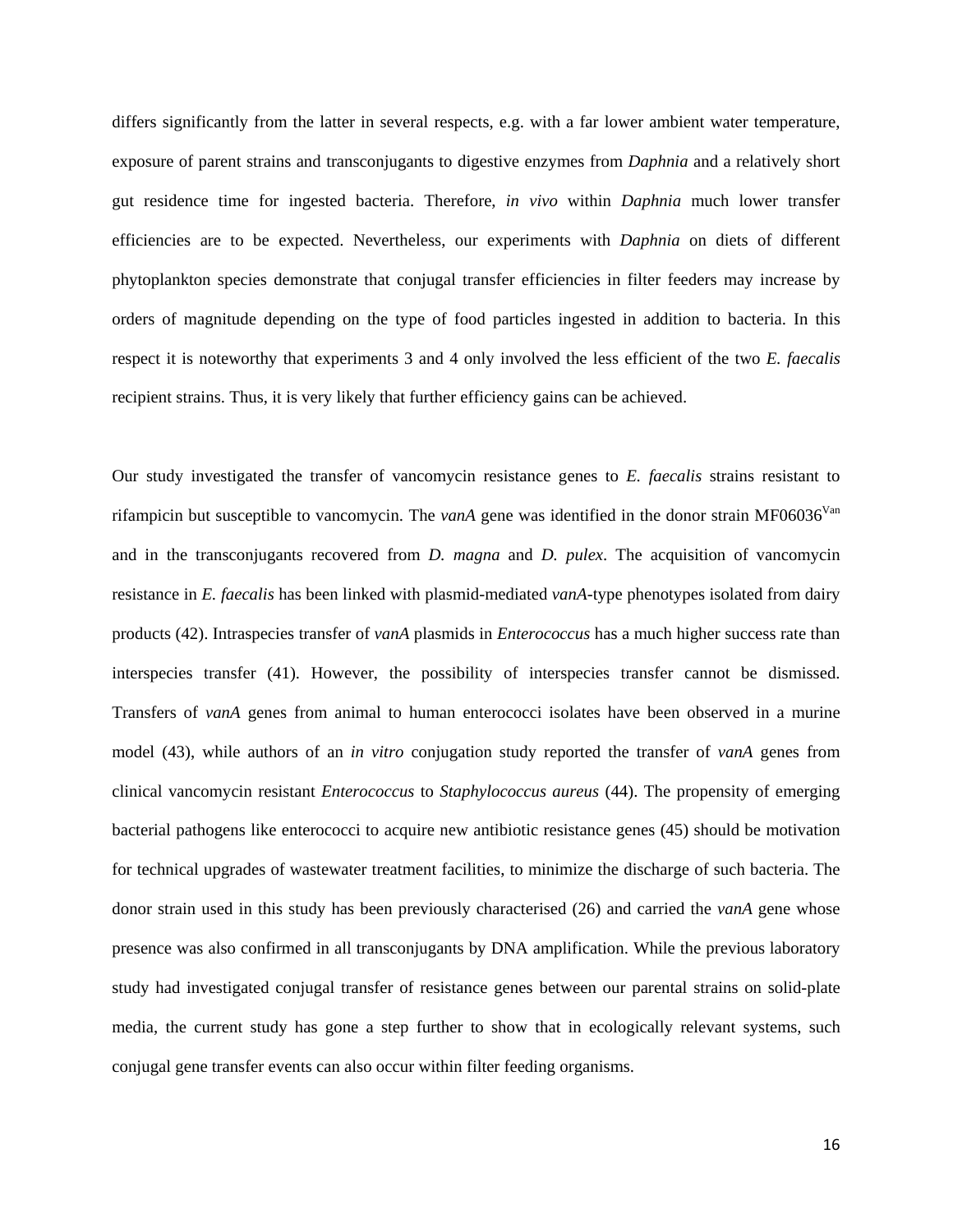The few investigations of the horizontal transfer of resistance genes within the gut of non-mammals have usually been carried out with Gram-negative bacteria, e.g. the conjugal transfer of multi-resistance carrying RP-4 plasmids in *Escherichia coli* within the gut of cockroaches (46), and an RP-4 plasmidmediated conjugation in the intestinal tract of zebrafish (17). There is recent evidence for an, albeit weak, accumulation of antibiotic resistance genes in filter feeders; in a stable environment such accumulation in marine mussels quickly appears to reach a low-level steady state (47). Also, *Daphnia*, presumably through filter feeding, can harbour antibiotic resistance genes within its microbiome (48). But previous research has not provided any evidence of conjugal resistance gene transfer occurring within the intestinal environment of *Daphnia* or any other crustaceans.

In this study however, we showed that transconjugants from the rifampicin-resistant recipient *E. faecalis* strains received the *vanA* gene as they passed through the *Daphnia* gut. The absence of transconjugants from the controls and significant numbers of transconjugants in treatments with actively filter feeding *Daphnia* confirmed the effect of filtration and gut intestinal passage with its compaction increasing the likelihood of conjugal cell contact between donor and recipient strains. Identical *vanA* gene nucleotide sequences from donor cells and transconjugants are evidence that a plasmid-mediated resistance gene transfer was responsible for the expression of vancomycin resistance phenotypes in the rifampicinresistant *E. faecalis* strains. Ingested enterococci may acquire multiple resistance in *Daphnia*, as this filter feeding organism has already been identified as a potential reservoir of resistance genes (48). As enterococci are sufficiently hardy to leave the gut environment unharmed (45), there is the possibility of wide dissemination of *Enterococcus* transconjugants by *Daphnia* with newly acquired resistance genes. These zooplankton organisms occupy central positions in aquatic food webs, where they can achieve densities of more than hundred individuals per litre (49), concentrate bacteria through filtration and are prey for higher order consumers. With this proof of concept of the facilitation of antibiotic resistance transfer by aquatic filter feeders, potential health risks may apply to other aquatic food chains, where humans are end consumers of filter feeders or their predators.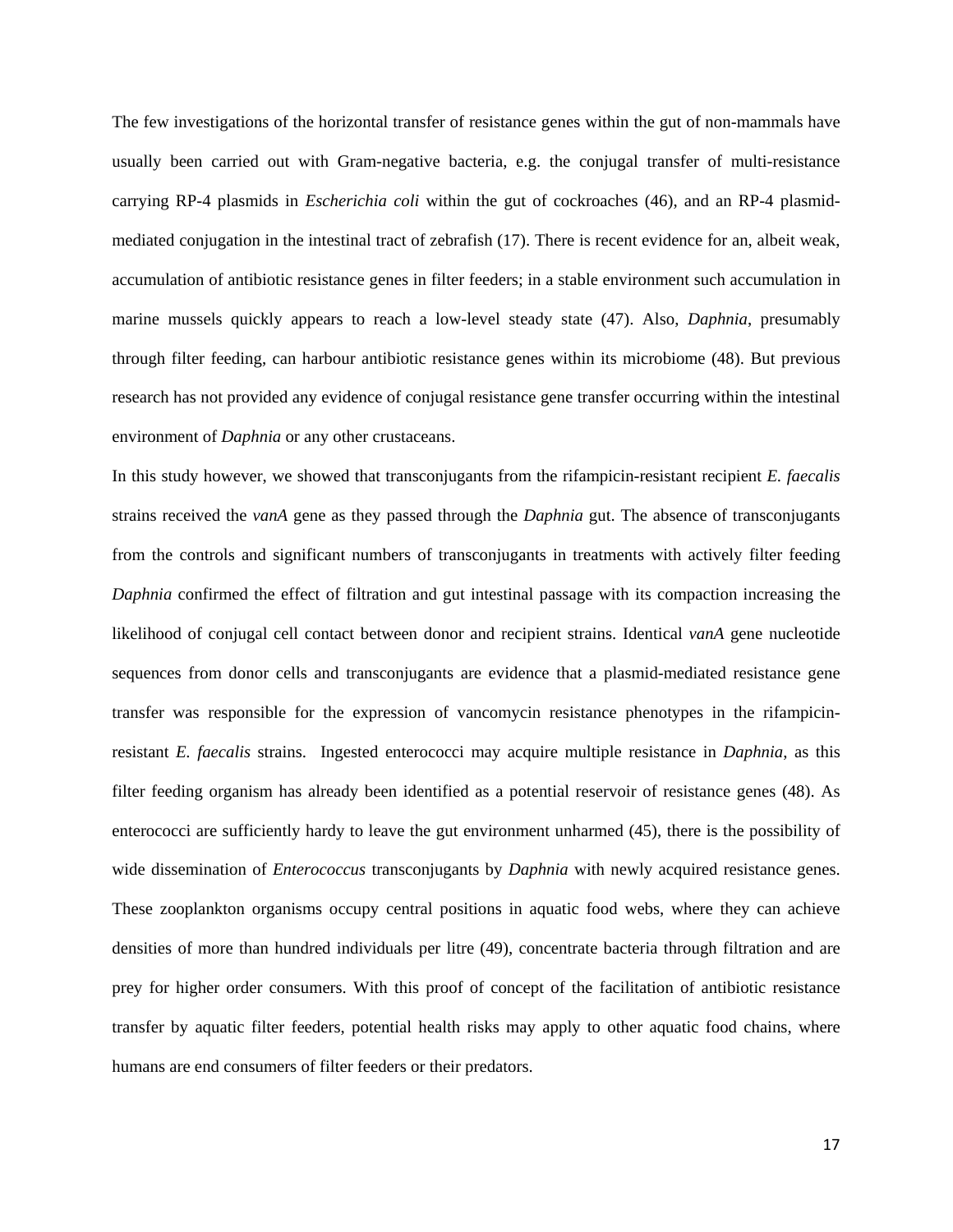#### **Conclusion**

Our study has provided the first direct evidence that filter feeding *Daphnia* can facilitate the horizontal transfer of antibiotic resistance genes in pathogenic bacteria of clinical relevance. The *Daphnia* gut proved to be a suitable mating environment for pheromone-induced intraspecies conjugal transfer of vancomycin resistance genes in *E. faecalis*. The facilitating role of *Daphnia* for bacterial conjugation was not species-specific, as transfer efficiencies in *D. magna* and *D. pulex* were comparable and may thus apply to many other *Daphnia* species. The evidence, that horizontal transfer of antibiotic resistance within *Daphnia* can be successful, holds important implications for aquatic environments with large *Daphnia* populations, which are directly impacted by faecal pollution sources. Exposure of *Daphnia* species as 'mobile incubators' for enterococci from anthropogenic sources increases the likelihood of further acquisition of new resistance genes by these emerging pathogens. Proactive wastewater management should therefore consider the implementation of technical measures to minimize the presence of antibiotic resistant bacteria in wastewater treatment effluent discharges into the natural environment.

#### **Acknowledgements**

The authors thank the Ulster University Doctoral College for funding this research through a Vice-Chancellor's Research Scholarship for T. Olanrewaju and the Northern Ireland Department of Employment and Learning for funding the PhD scholarship of M. McCarron. J. Arnscheidt thanks Dietrich Uhlmann and Jürgen Benndorf for inspiring the interest in filter feeders.

# **Author contributions**

TO, JA and JD designed the project. TO carried out the conjugation experiments, analysed and interpreted results, and performed statistical analyses. MM performed the selection for Rifampicin resistance in the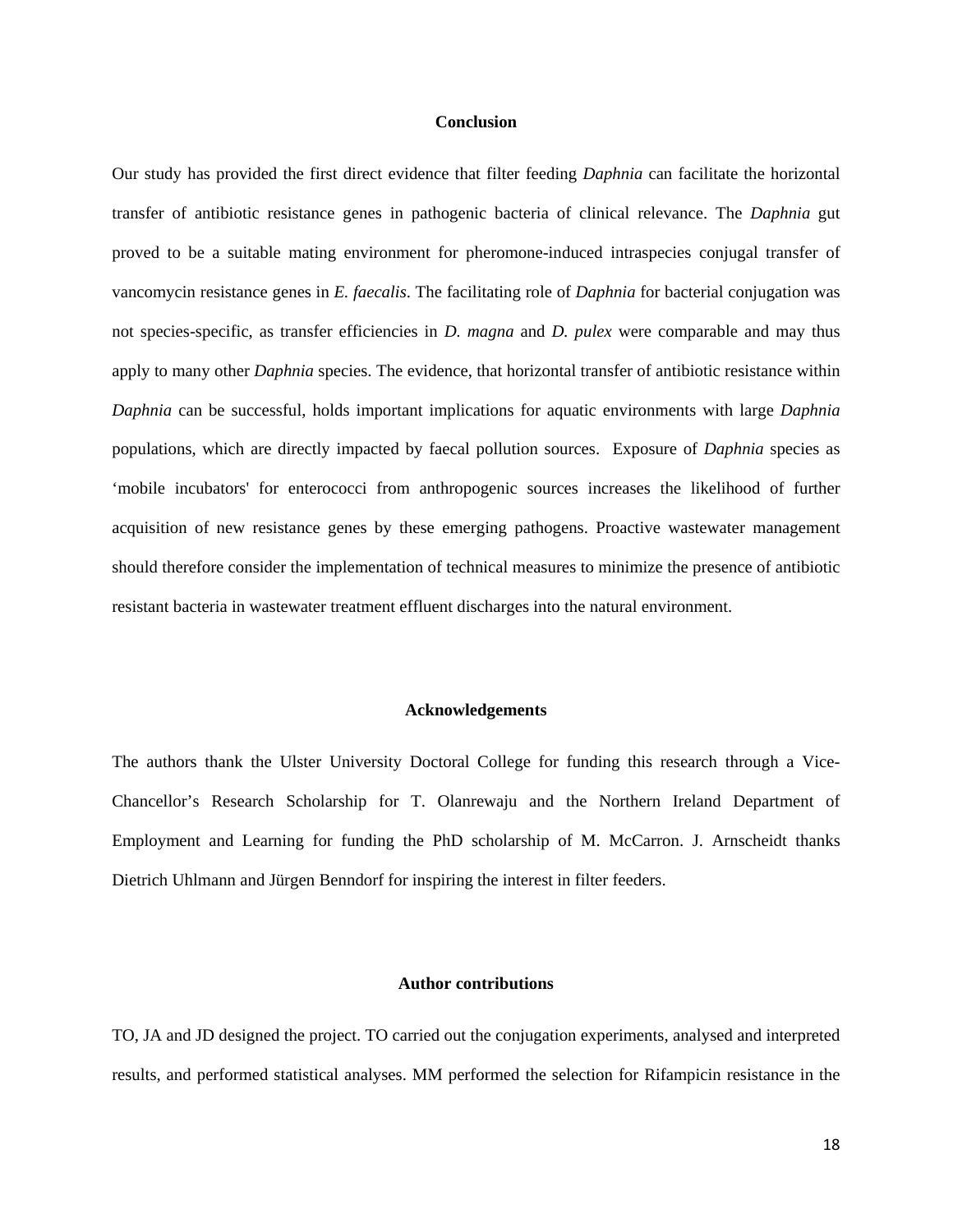ST02013<sup>Rif</sup> strain and conducted all antibiotic susceptibility tests on the strains in this study. TO and MM performed DNA extraction and PCR amplification. All authors contributed to writing the paper.

## **Conflict of Interest**

The authors declare that there are no conflicts of interest in the preparation of this article. The materials presented represent an original piece of work and have not be submitted to other journals for publication.

# **References**

1. World Health Organization. Antimicrobial Resistance: Global Report on Surveillance 2014. http://ww w.who.int/drugresistance/documents/surveillancereport/en/.

2. Berendonk TU, Manaia CM, Merlin C, Fatta-Kassinos D, Cytryn E and Walsh F., et al. (2015). Tackling antibiotic resistance: the environmental framework. *Nat Rev Microbiol*. 2015;13:310–317.

3. Taylor NGH, Verner-Jeffreys DW and Baker-Austin C. Aquatic systems: maintaining, mixing and mobilising antimicrobial resistance? *Trends Ecol Evol.* 2011;26:278–284.

4. Czekalski N, Sigdel R, Birtel J, Matthews B and Bürgmann H. Does human activity impact the natural antibiotic resistance background? Abundance of antibiotic resistance genes in 21 Swiss lakes. *Environ Int*. 2015;81:45–55

5. Pruden A, Arabi M, Storteboom HN. Correlation between upstream human activities and riverine antibiotic resistance genes. *Environ Sci Technol*. 2012;46:11541–11549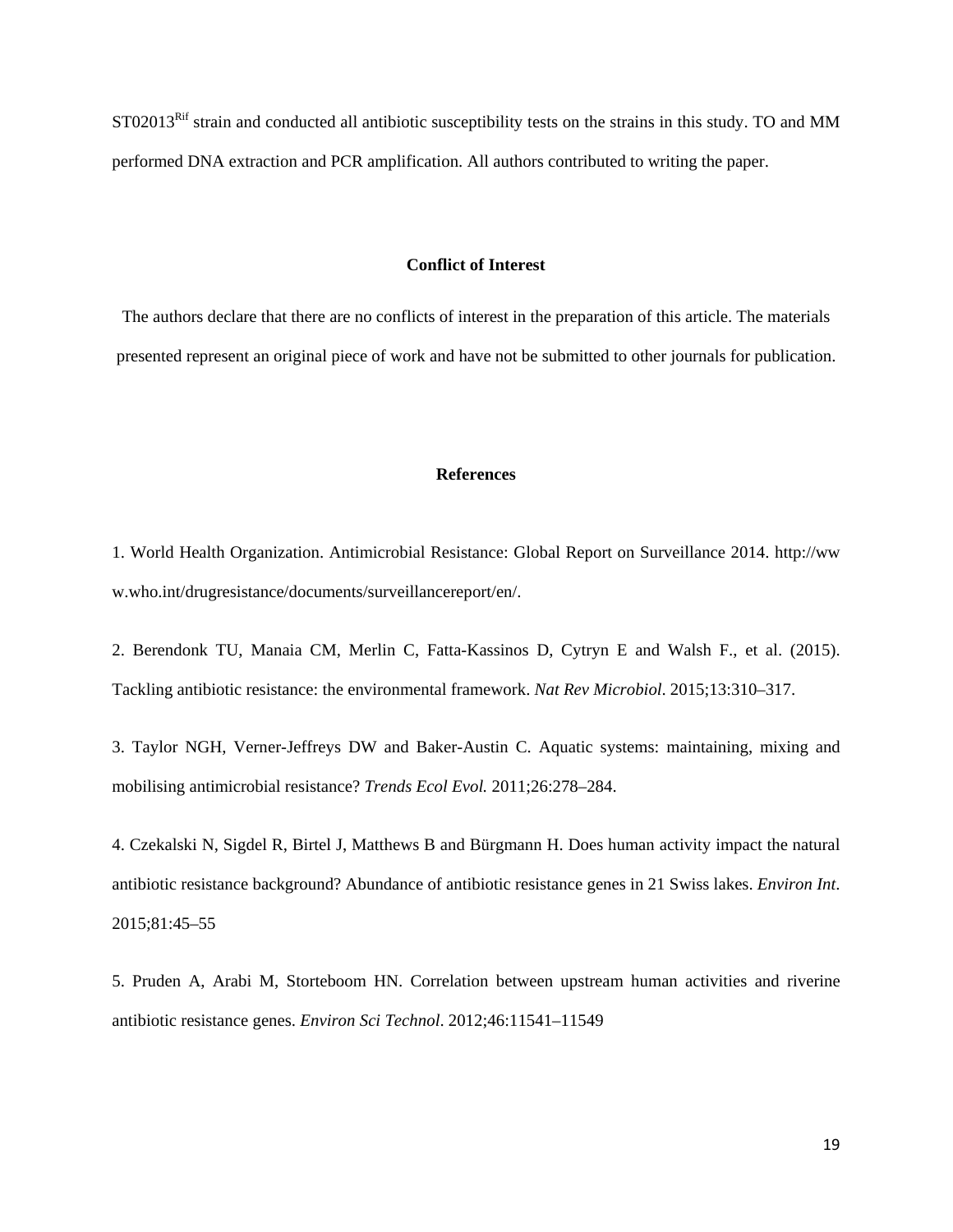6. Proia L, von Schiller D, Sànchez-Melsió A, Sabater S, Borrego CM and Rodríguez-Mozaz S et al. Occurrence and persistence of antibiotic resistance genes in river biofilms after wastewater inputs in small rivers. *Environ Pollut.* 2016;210:121–128

7. Chen B, Liang X, Huang X, Zhang T and Li X. Differentiating anthropogenic impacts on ARGs in the Pearl River Estuary by using suitable gene indicators. *Water Res.* 2013;47:2811–2820.

8. Bouki C, Venieri D and Diamadopoulos E. (2013). Detection and fate of antibiotic resistant bacteria in wastewater treatment plants: A review. *Ecotox Env Safety.* 2013;91:1–9.

9. Manaia CM, Rocha J, Scaccia N, Marano R, Radu E and Biancullo F et al. Antibiotic resistance in wastewater treatment plants: tackling the black box. *Environ Int*. 2018;115:312-324.

10. Marti E, Variatza E, and Balcazar JL. The role of aquatic ecosystems as reservoirs of antibiotic resistance. *Trends Microbiol.* 2014;22(1):36–41.

11. Lupo A, Coyne S and Berendonk T. Origin and evolution of antibiotic resistance: the common mechanisms of emergence and spread in water bodies. *Front Microbiol.* 2012;3(18):115–128.

12 Hadas O, Cavari BZ, Kott Y and Bachrach U. Preferential feeding behaviour of *Daphnia magna*. *Hydrobiologia.* 1982;89:49–52.

13 Sison-Mangus MP, Mushegian AA and Ebert D. Water fleas require microbiota for survival, growth and reproduction. *The ISME Journal.* 2015;9:59–67.

14 Hall BG and Barlow M. Evolution of the serine beta-lactamases: past, present and future. *Drug Resist Updat.* 2004; 7: 111–123.

15. Yin XM and Stotzky G. Gene transfer among bacteria in natural environments. *Adv Appl Microbiol*. 1997;45:153–212.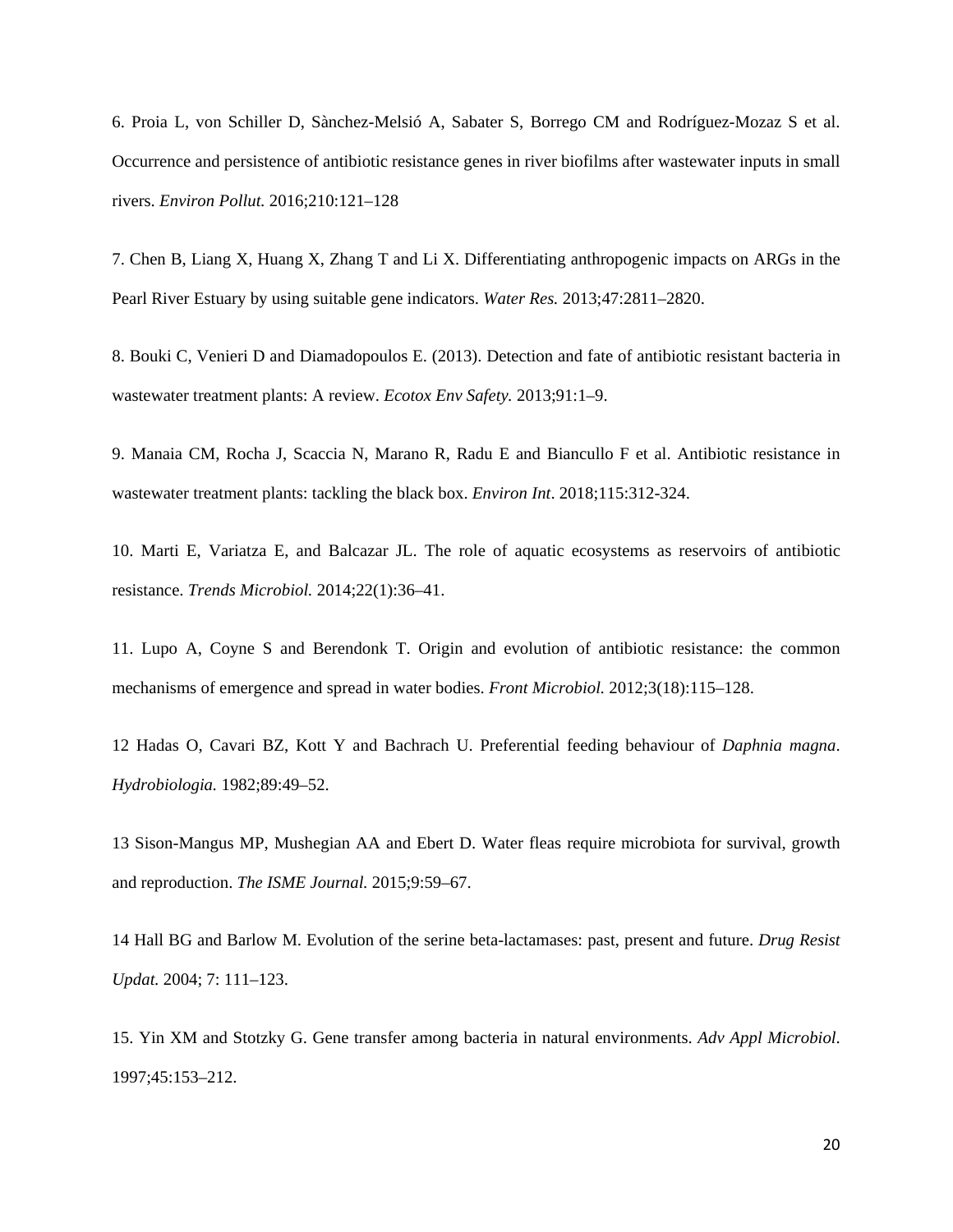16. Santagati M, Campanile F and Stefani S. Genomic diversification of Enterococci in Hosts: the role of the mobilome. *Front Microbiol*. 2012;3:95.

17. Fu J, Yang D, Jin M, Liu W, Zhao X and Li C. et al. Aquatic animals promote antibiotic resistance gene dissemination in water via conjugation: Role of different regions within the zebra fish intestinal tract, and impact on fish intestinal microbiota. *Mol Ecol*. 2017;26:5318–5333.

18. Huddleston JR. Horizontal gene transfer in the human gastrointestinal tract: potential spread of antibiotic resistance genes*. Infect Drug Resist*. 2014;7:167–176.

19. Deller S, Mascher F, Platzer S, Reinthaler FF and Marth E. Effect of solar radiation on survival of indicator bacteria in bathing waters. *Cent Eur J Public Health.* 2006;14:133–137.

20. Byappanahalli MN, Nevers MB, Korajkic A, Staley ZR and Harwood VJ. Enterococci in the Environment. *Microbiol Mol Rev*. 2012;76(4):685–706

21. Franz CM, Huch M, Abriouel H, Hozapfel W and Gàlvez A. Enterococci as probiotics and their implications in food safety. *Int J Food Microbiol.* 2011;151(2):125–140.

22. Guzman Prieto AM, van Schaik W, Rogers MR, Coque TM, Baquero F and Corander J. et al. Global emergence and dissemination of enterococci as nosocomial pathogens: attack of the clones? *Front Microbiol.* 2016;7:788.

23. Wade TJ, Calderon RL, Sams E, Beach M. Brenner KP and Williams, AH et al (2006). Rapidly measured indicators of recreational water quality are predictive of swimming-associated gastrointestinal illness. *Environ Health Perspect.* 2006;114:24–28.

24. Mannu L, Paba A, Daga E, Comunian R, Zanetti S and Dupre I et al (2003). Comparison of the incidence of virulence determinants and antibiotic resistance between *Enterococcus faecium* strains of dairy, animal and clinical origin. *Int J Food Microbiol.* 2013;88:291–304.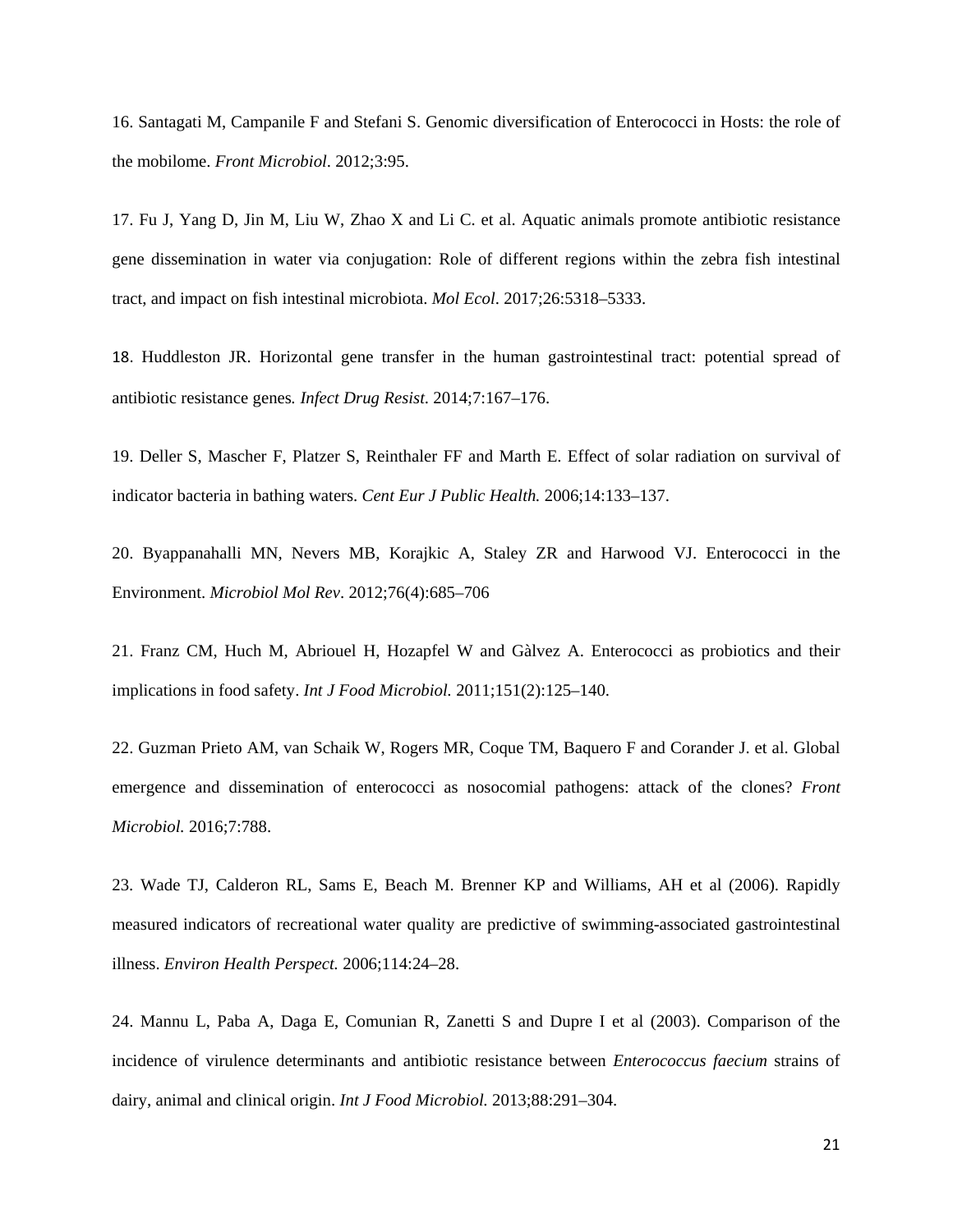25. Clewell DB. Movable genetic elements and antibiotic resistance in enterococci. *Eur J Clin Microbiol Infect Dis*. 1990;9:90–102.

26. Conwell M, Daniels V, Naughton PJ and Dooley JSG. Interspecies transfer of vancomycin, erythromycin, and tetracycline resistance among *Enterococcus* species recovered from agrarian sources[.](https://www.researchgate.net/publication/312511096_Interspecies_transfer_of_vancomycin_erythromycin_and_tetracycline_resistance_among_Enterococcus_species_recovered_from_agrarian_sources?ev=prf_high) *BMC Microbiol.* 2017;17(1):19.

27. Hirt H, Greenwood-Quaintance KE, Karau MJ, Till LM, Kashyap PC and Patel R et al. *Enterococcus faecalis* Sex Pheromone cCF10 Enhances Conjugative Plasmid Transfer *In Vivo*. *mBio* 2018;9(1):e00037- 00018.

28. Daniels V. PhD Thesis: antibiotic resistant bacteria in Irish waters: molecular epidemiology and hydrological control. University of Ulster, 2011. [http://ethos.bl.uk/OrderDetails.Do?ui n= uk.bl.ethos.551](http://ethos.bl.uk/OrderDetails.Do?ui%20n=%20uk.bl.ethos.551%20508)  [508.](http://ethos.bl.uk/OrderDetails.Do?ui%20n=%20uk.bl.ethos.551%20508)

29. EUCAST Clinical Breakpoints and Dosing of Antibiotics. [http://www.eucast.org/fileadmin/src/med](http://www.eucast.org/fileadmin/src/med%20ia/PDFs/EUCAST_files/Breakpoint_tables/v_8.1_Breakpoint%20_%20Tables.pdf)  [ia/PDFs/EUCAST\\_files/Breakpoint\\_tables/v\\_8.1\\_Breakpoint](http://www.eucast.org/fileadmin/src/med%20ia/PDFs/EUCAST_files/Breakpoint_tables/v_8.1_Breakpoint%20_%20Tables.pdf) \_ Tables.pdf

30. CLSI Breakpoints. <http://www.oxoid.com/pdf/uk/2013-CLSIFDA-table-update.pdf>via standard document: CLSI document M100-S23 (M02-A11) 31. Culver DA, Boucherle MM, Bean DJ, and Fletcher JW. Biomass of freshwater crustacean zooplankton from length-weight regressions. *Can J Fish Aquat Sci*. 1985;42:1380–1390.

32. Dukić M, Berner D, Roesti M, Haag CR and Ebert D. A high-density genetic map reveals variation in recombination rate across the genome of *Daphnia magna*. *BMC Genet.* 2016;17:137.

33. OECD. Test No. 202: *Daphnia sp*. Acute Immobilisation Test, OECD Guidelines for the Testing of Chemicals, Section 2, OECD Publishing, Paris, 2004. http://dx.doi.org/10.1787/9789264069947-en.

34. Peterson BJ. *Daphnia* grazing on natural bacteria. *Limnol Oceanogr.* 1978;23(5):1039–1044.

22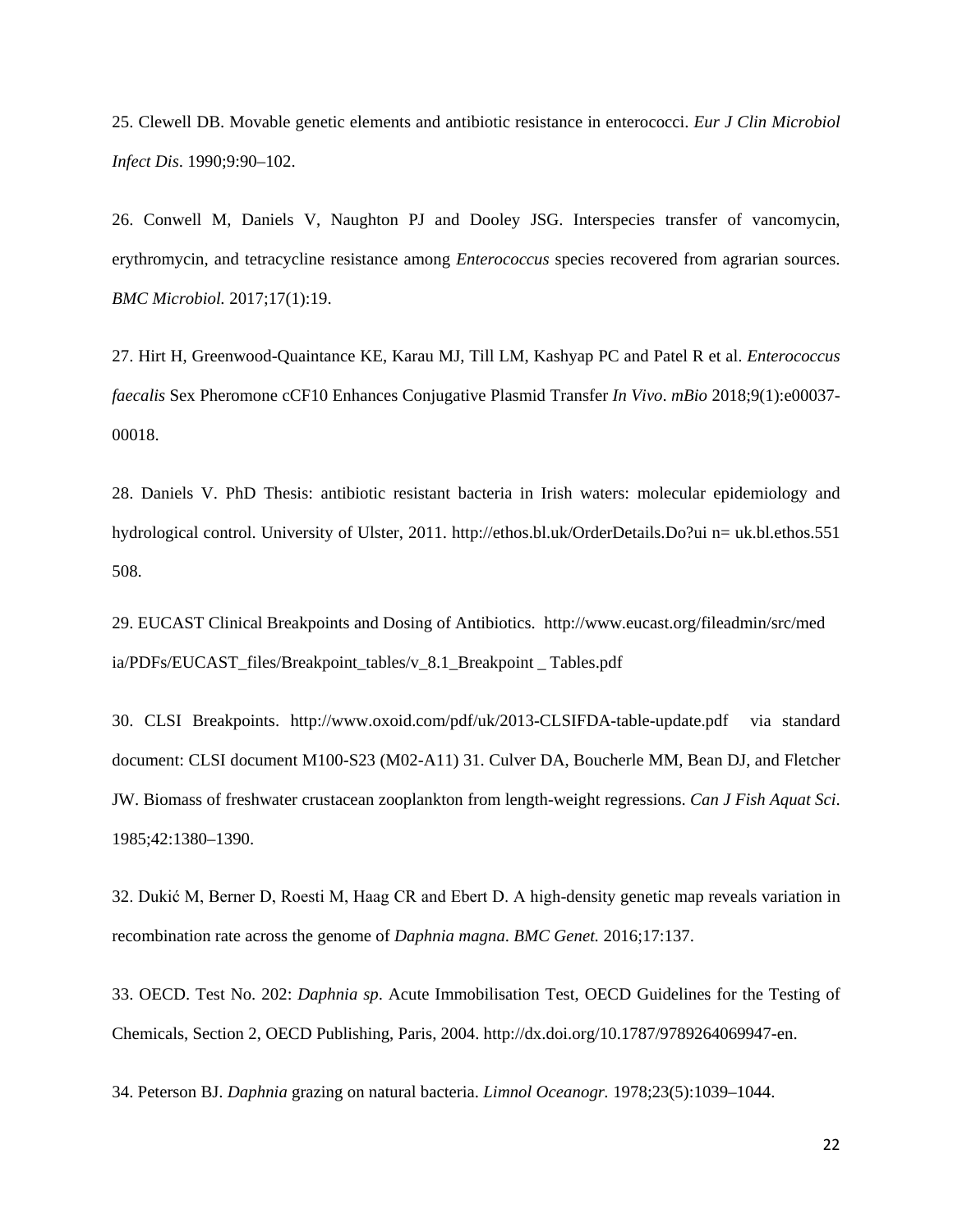35. Eckert EM and Pernthaler J. Bacterial epibionts of *Daphnia*: a potential route for the transfer of dissolved organic carbon in freshwater food webs. *The ISME Journal.* 2014;8:1808–1819.

36. Brendelberger H. Filter mesh size of cladocerans predicts retention efficiency for bacteria. *Limnol Oceanogr*. 1991;36(5):884–894.

37. Urabe J and Watanabe Y. Effect of food conditions on the bacterial feeding of *Daphnia galeata*. *Hydrobiologia*. 1991;225:121–128.

38. Burns CW. The relationship between body size of filter-feeding *Cladocera* and the maximum size of particle ingested. *Limnol Oceanogr*. 1968;13:675–678.

39. Gophen M and Geller W. Filter mesh size and food particle uptake by *Daphnia*. *Oecologia.* 1984; 64: 408–412.

40. Dunny GM. Enterococcal sex pheromones: signalling, social behaviour, and evolution. *Ann Rev Genet*. 2013;47:457–482.

41. Werner G, Freitas AR, Coque TM, Sollid JE, Lester C and Hammerum, AM et al. Host range of enterococcal vanA plasmids among gram-positive intestinal bacteria. *J Am Chem*. 2010;66(2):273–282.

42. Toğay SO. Temiz A, Çelebi A, Açik L and Yalçin SS (2014). Investigation of potential virulence genes and antibiotic resistance characteristics of *Enterococcus faecalis* isolates from human milk and colostrum samples. *Turk J Biol*. 2014;38:357–364.

43. Moubareck C, Bourgeois N, Courvalin P and Doucet-Populaire F. Multiple antibiotic resistance gene transfers from animal to human enterococci in the digestive tract of gnotobiotic mice. *Antimicrob Agents Chemother.* 2003;47:2993–2996.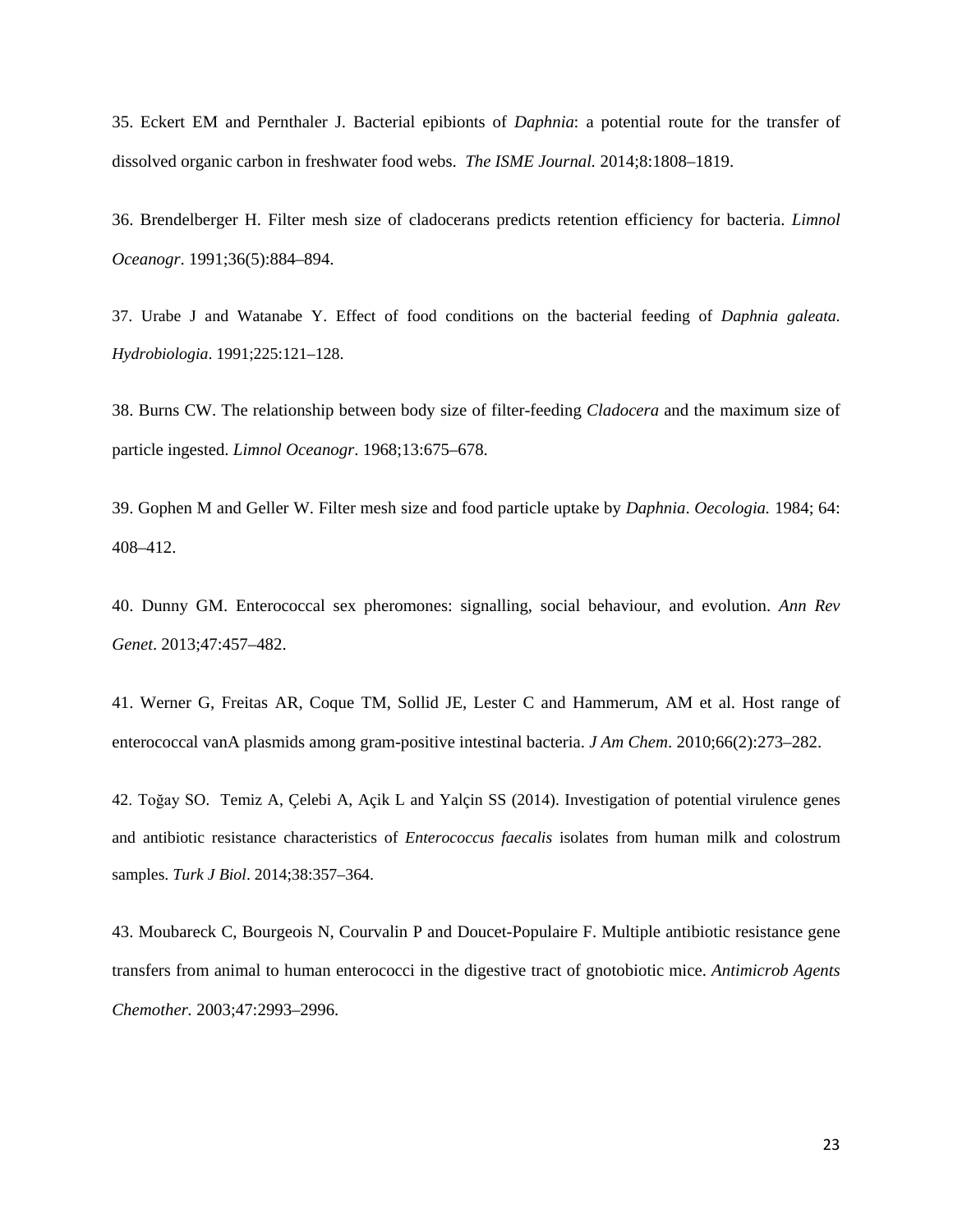44. de Niederhäusern S, Bondi M, Messi P, Iseppi R, Sabia C and Manicardi G et al. Vancomycinresistance transferability from *VanA* enterococci to *Staphylococcus aureus*. *Curr Microbiol.*  2011;62:1363–1367.

45. van Tyne D and Gilmore MS. Friend Turned Foe: Evolution of Enterococcal Virulence and Antibiotic Resistance. *Ann Rev Microbiol.* 2014;68:337–356.

46. Anacarso I, Iseppi R, Sabia C, Messi, P, Condò C and Bondi M et al. Conjugation-mediated transfer of antibiotic-resistance plasmids between *Enterobacteriaceae* in the digestive tract of *Blaberus craniifer* (Blattodea: Blaberidae). *J Med Entomol*. 2016;53(3):591–597.

47. Suzuki S, Makihara N and Kadoya A. Tetracycline resistance gene tet(M) of a marine bacterial strain is not accumulated in bivalves from seawater in clam tank experiment and mussel monitoring. *Sci Tot Environ*. 2018;634:181-187

48. Eckert EM, Cesare AD. Stenzel B, Fontaneto D and Corno G. Daphnia as a refuge for an antibiotic resistance gene in an experimental freshwater community. *Sci Tot Environ*. 2016;571:77–81.

49. Vijverberg J and Richter AS. Population dynamics and production of *Daphnia hyalina* Leydig and *Daphnia cucullata* Sars in Tjeukemeer. *Hydrobiologia*. 1982; 95: 235-259.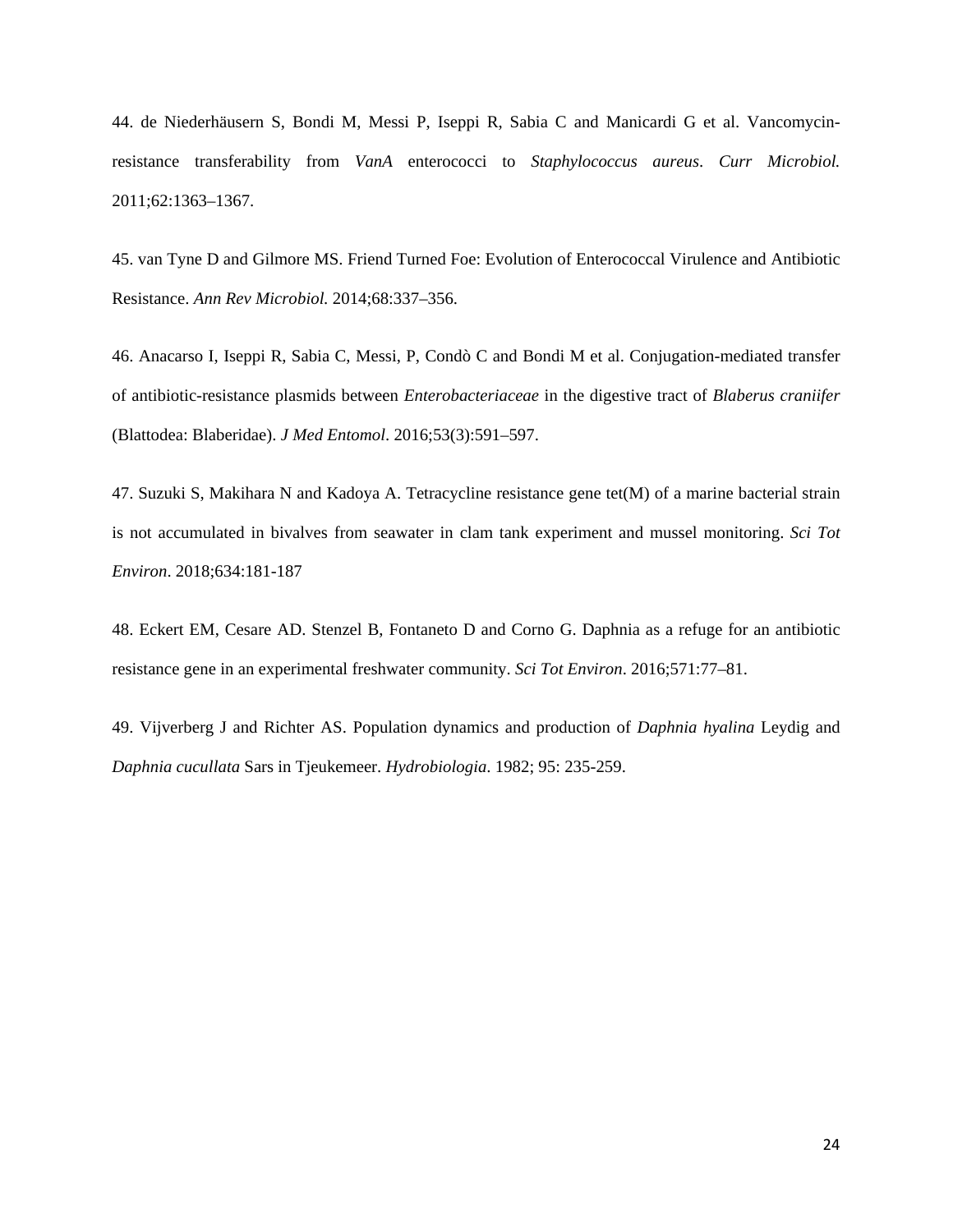# **Figures and captions**



**1**

Microscopic image of *Daphnia magna* before (A) and after gut clearance (B). Daphnids were grown on a *Desmodesmus subspicatus* diet. Gut clearance was achieved by 24 h starvation and 72 h filtration of Sephadex gel beads (mg = mid gut; hg = hind gut).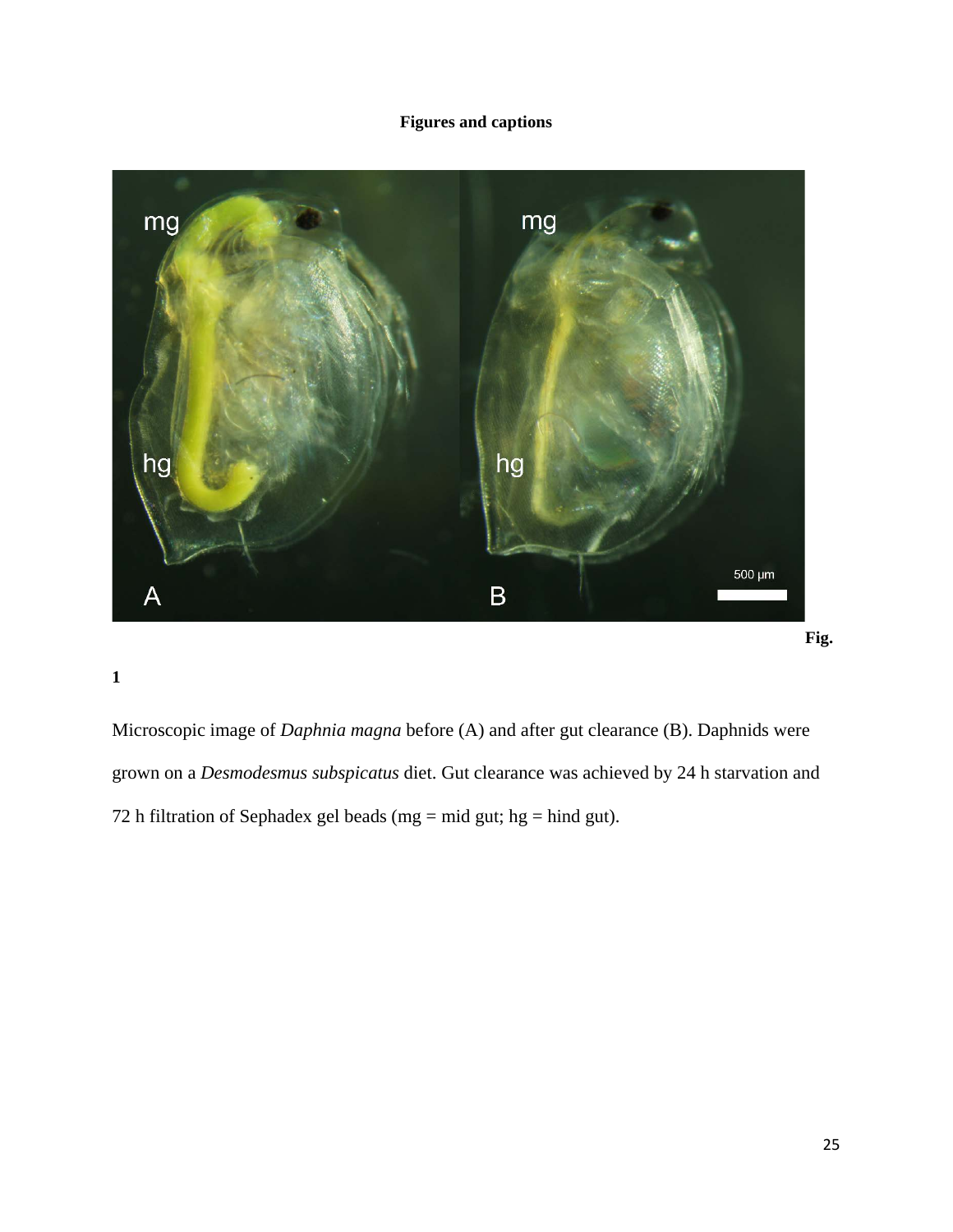

**Fig. 2:** Emergence of vancomycin resistant transconjugants from *Daphnia*-bacteria treatments in two experiments ( $E1$  = experiment 1,  $E2$  = experiment 2) as total cfu from feeding and gut clearance phases. Samples (n=7) of 10 daphnids from species *D. magna* or *D. pulex* were held in E. *faecalis* treatments containing donor and individual recipient strains (MW01105<sup>Rif</sup> or ST02103<sup>Rif</sup>) for 4 h and were subsequently transferred into liquid without bacteria for 2 h gut clearance. Transconjugants were isolated on vancomycin and rifampicin double-selection agar plates. Bar = mean number of transconjugants at 95% confidence interval. Error bars = standard error of the mean.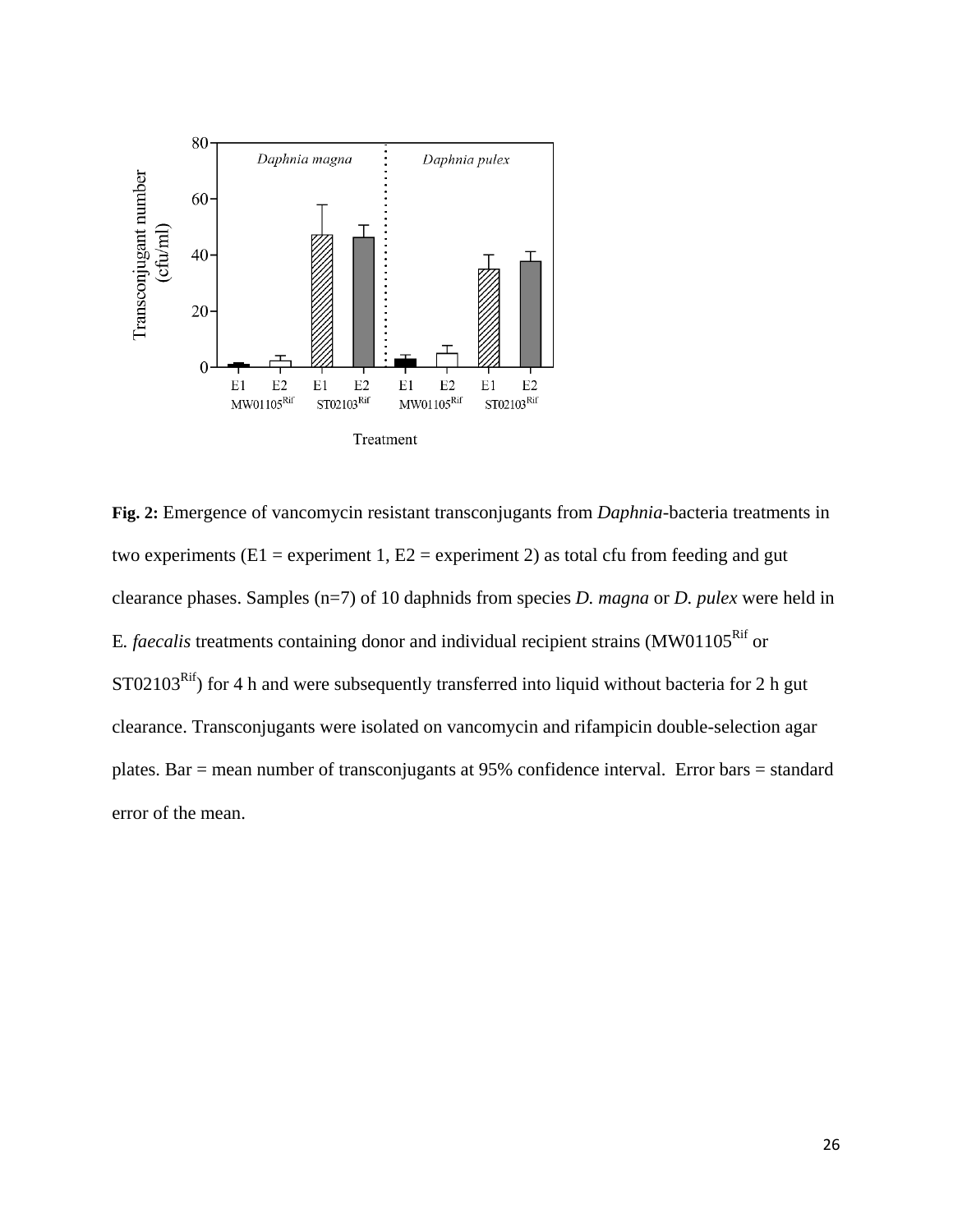

Daphnia gut content

**Fig. 3:** Emergence of vancomycin resistant transconjugants from *Daphnia magna*-bacteria treatments in two experiments as total cfu from feeding and gut clearance phases. Treatments differed in the diets before exposure to bacteria, as *Daphnia* were fed *Desmodesmus subspicatus*, *Palmellopsis* sp.; unfed specimens with empty guts were used as control. Samples (n=7) of 10 daphnids were held in *E. faecalis* treatments containing donor and recipient strain MW01105<sup>Rif</sup> for 4 h and were subsequently transferred into liquid without bacteria for 2 h gut clearance. Transconjugants were isolated on vancomycin and rifampicin selection agar plates. In each box and whisker plot, the centre line marks the median transconjugant count. Length of each box represents the range of transconjugant counts obtained from seven samples per treatment, with box edges at the  $25<sup>th</sup>$  and  $75<sup>th</sup>$  percentiles. Whiskers indicate the minimum and maximum transconjugant counts.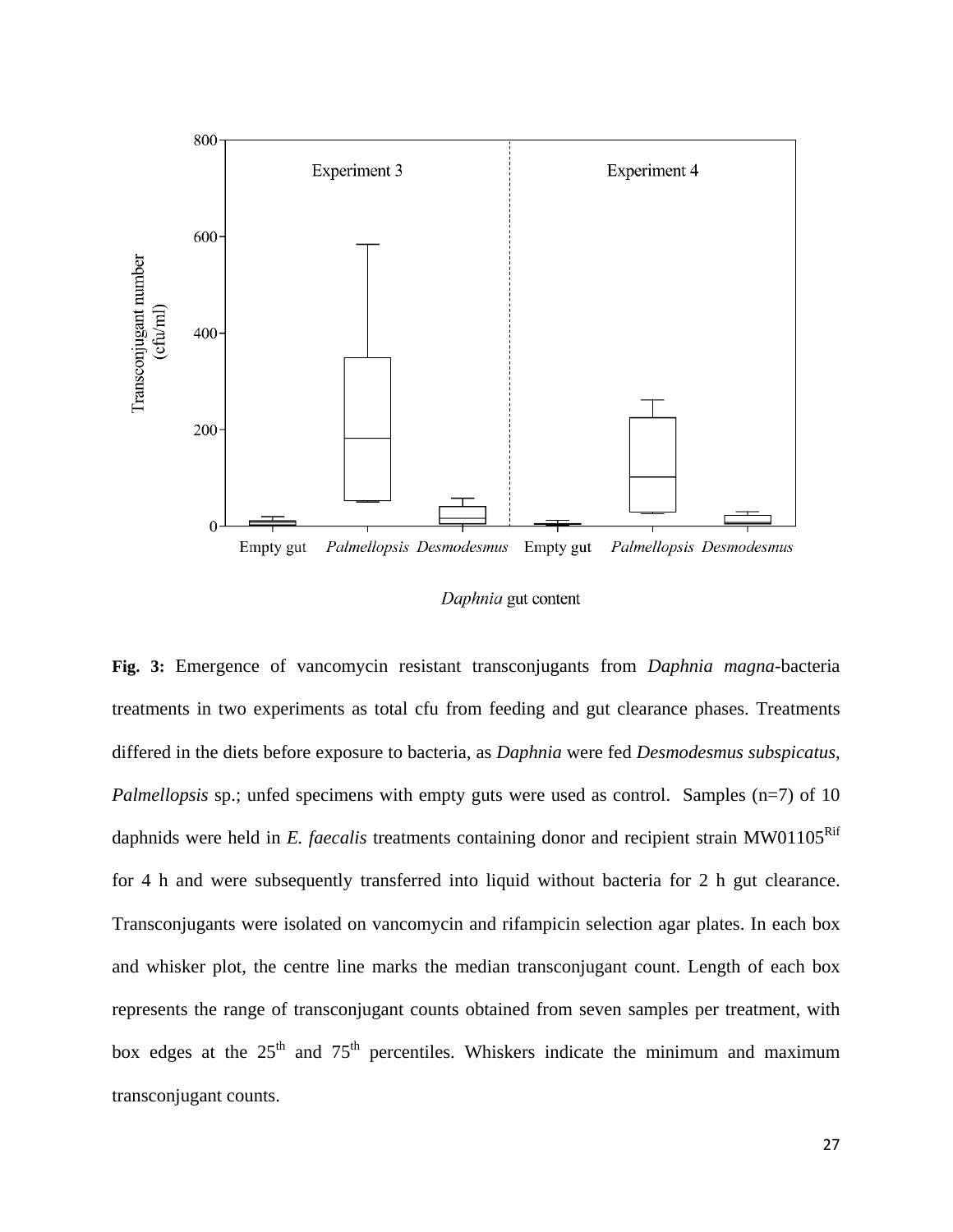

**Supplementary Fig. S1**

Agarose gel electrophoresis of the PCR amplification of a *vanA* gene in parent *E. faecalis* strains and transconjugants obtained from conjugation experiments with (A) recipient strain **MW01105** and (B) recipient strain **ST02013**. **Lane 1**: 100 bp molecular size marker; **Lane 2**: *vanA* gene in donor MF06036; **Lane 3**: *vanA* gene not detected in recipient strain MW01105; **Lane 4-5**: *vanA* gene in transconjugants of MW01105 obtained from *Daphnia magna*; **Lane 6-7**: *vanA* gene in transconjugants obtained from *Daphnia pulex*; **Lane 8**: 100 bp molecular size marker ; **Lane 9**: *vanA* gene not detected in recipient ST02013; **Lane 10**: *vanA* gene in donor MF06036; **Lane 11- 12**: *vanA* gene in transconjugants obtained from *Daphnia magna*; **Lane 13-14**: *vanA* gene in transconjugants obtained from *Daphnia pulex.*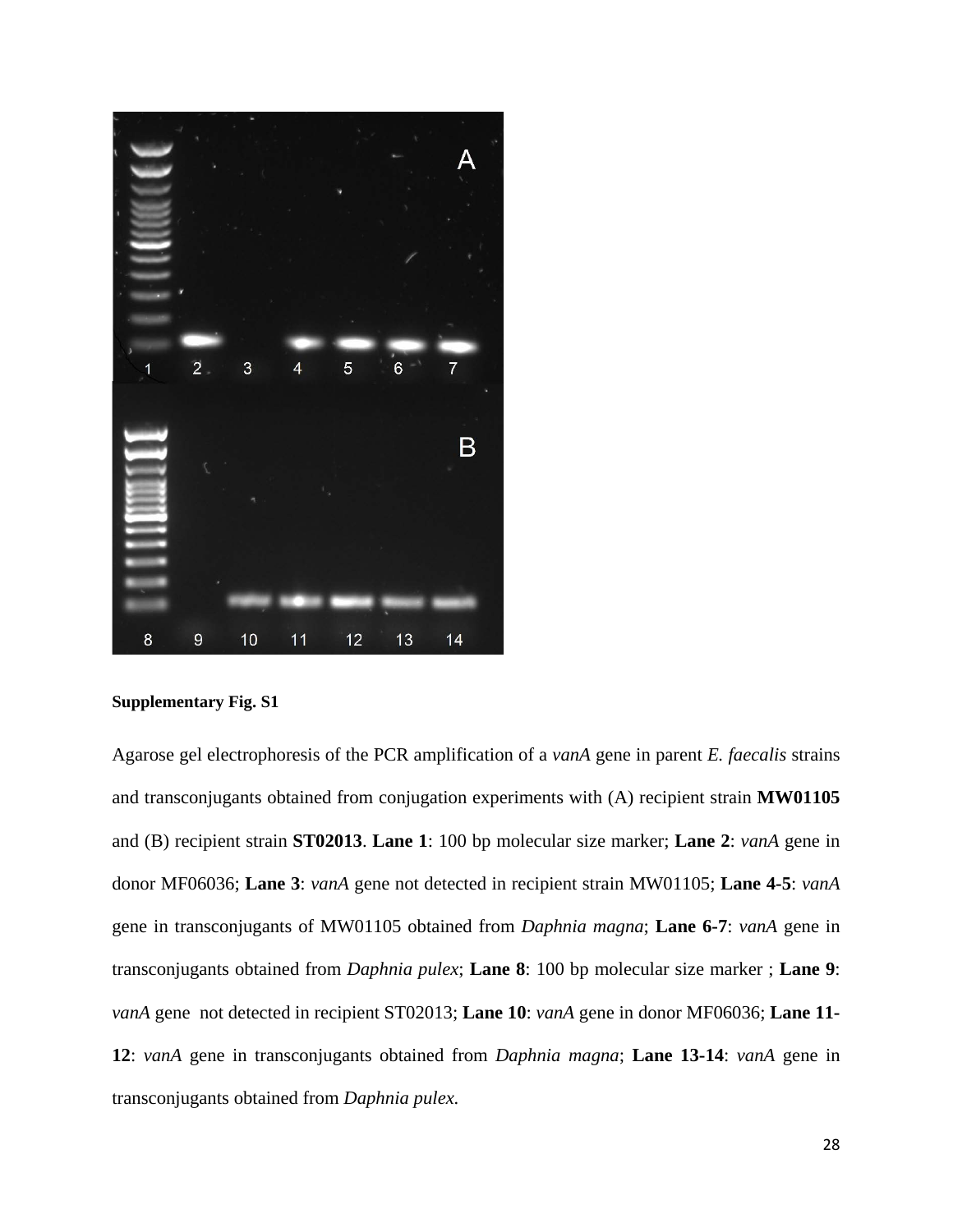| a.MF06036      | -GCTACGTTTACCTATCCTGTTTTTGTT <b>AAGCCGGCGCGTTCAGGCTCATCCT</b> ----  |
|----------------|---------------------------------------------------------------------|
| b.MW01105trans | AGCTACTTTTACCTATOCTGTTTTTTTTTA <b>AGCCGGCGCGTTCAGGCTCATCCT</b> TCGG |
| c.STO2103trans |                                                                     |

# **Supplementary Fig. S2**

CLUSTAL W (1.83) multiple sequence alignment for *vanA* gene in (a) MF06036<sup>Van</sup> (b) MW01105Rif transconjugant and (c) ST02013Rif transconjugant from a *Daphnia magna* conjugation experiment

# **Tables and table captions**

Table 1: Disk diffusion antimicrobial resistance profiles of selected *Enterococcus faecalis* isolates

| <i>Enterococcus</i>    | Resistance |            |            |     |   |     |            |     |
|------------------------|------------|------------|------------|-----|---|-----|------------|-----|
| isolate                | <b>CIP</b> | <b>IMP</b> | <b>LIN</b> | *RD | S | TEI | <b>TRI</b> | VAN |
| MF06036 <sup>Van</sup> |            | O          |            | د   |   |     |            |     |
| $M W 01105^R$          |            | S          |            | R   | R | S   |            |     |
| ST02013 <sup>Rif</sup> |            |            |            | R   |   |     |            |     |

CIP – Ciprofloxacin, IMP – Imipenem, LIN – Linezolid, RD – Rifampicin, S – Streptomycin, TEI – Teicoplanin, TRI – Trimethoprim, VAN – Vancomycin

R – Resistant, I – Intermediate, S – Susceptible

EUCAST ECOFF breakpoint values were used as guidelines for all susceptibility interpretations except rifampicin (RD)

\*Rifampicin (RD) resistance/susceptibility was determined in accordance with CLSI breakpoint values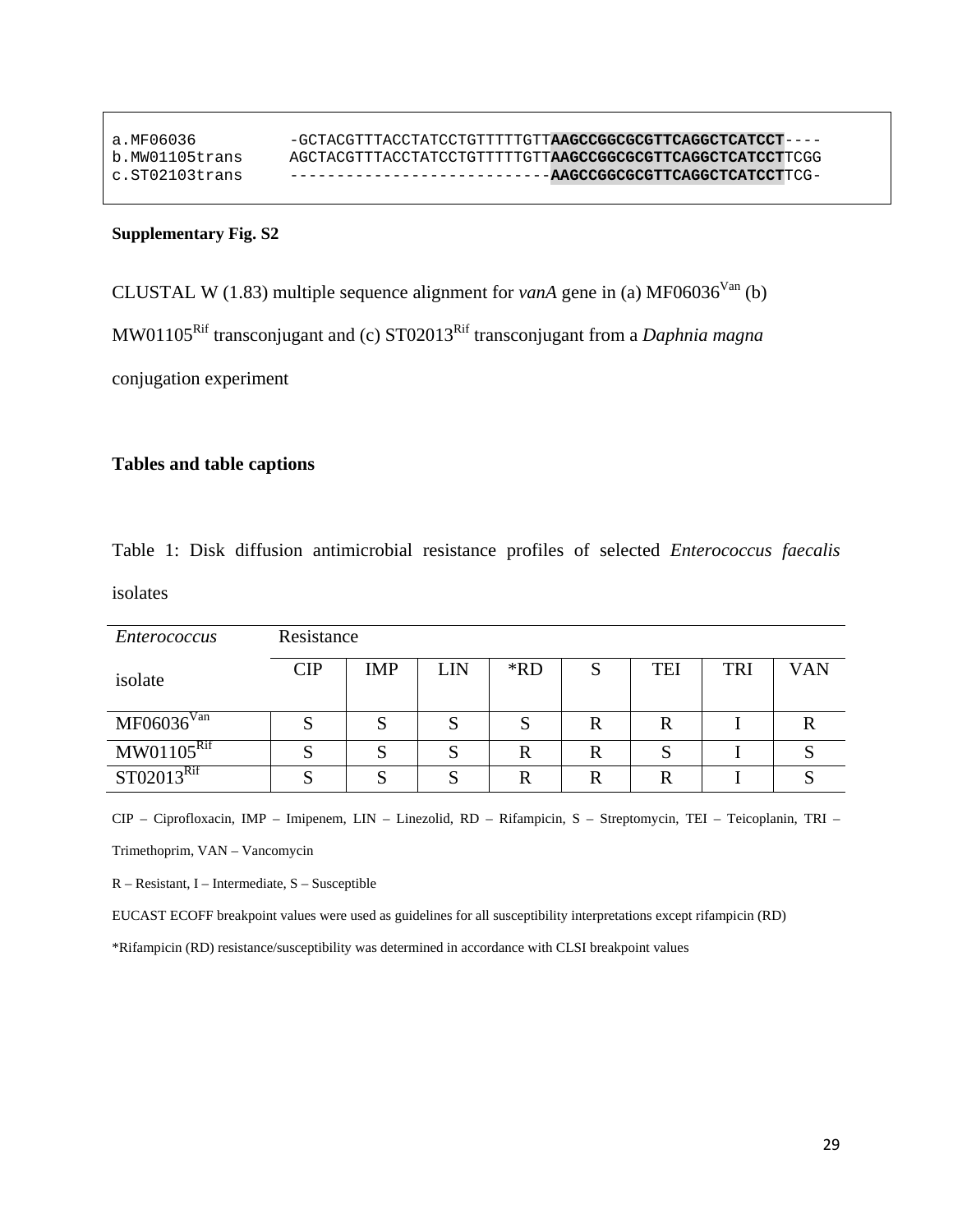Table 2: Arithmetic means (n=3), standard deviations and estimates for 95% confidence intervals for filtration rates in different *Daphnia* - *Enterococcus faecalis* treatments (strains MW01105<sup>Rif</sup>,  $ST02103<sup>Rif</sup>$ )

|                                                                      | M     | <b>SEM</b> | 95% CI for<br>Mean<br><b>Difference</b> |
|----------------------------------------------------------------------|-------|------------|-----------------------------------------|
| Filtration rate of D. magna<br>$(mL \text{ ind-1} h^{-1})$           |       |            |                                         |
| MW01105Rif                                                           | 0.031 | 0.004      | 0.0217, 0.0401                          |
| $ST02103$ <sup>Rif</sup>                                             | 0.031 | 0.001      | 0.0285, 0.0334                          |
| Filtration rate of <i>D. pulex</i><br>$(mL \text{ ind}^{-1} h^{-1})$ |       |            |                                         |
| $M W01105$ <sup>Rif</sup>                                            | 0.025 | 0.0012     | 0.0219, 0.0289                          |
| ST02103 <sup>Rif</sup>                                               | 0.026 | 0.0015     | 0.0226, 0.0302                          |

M = arithmetic mean; SEM = Standard error of mean ; C.I. = confidence interval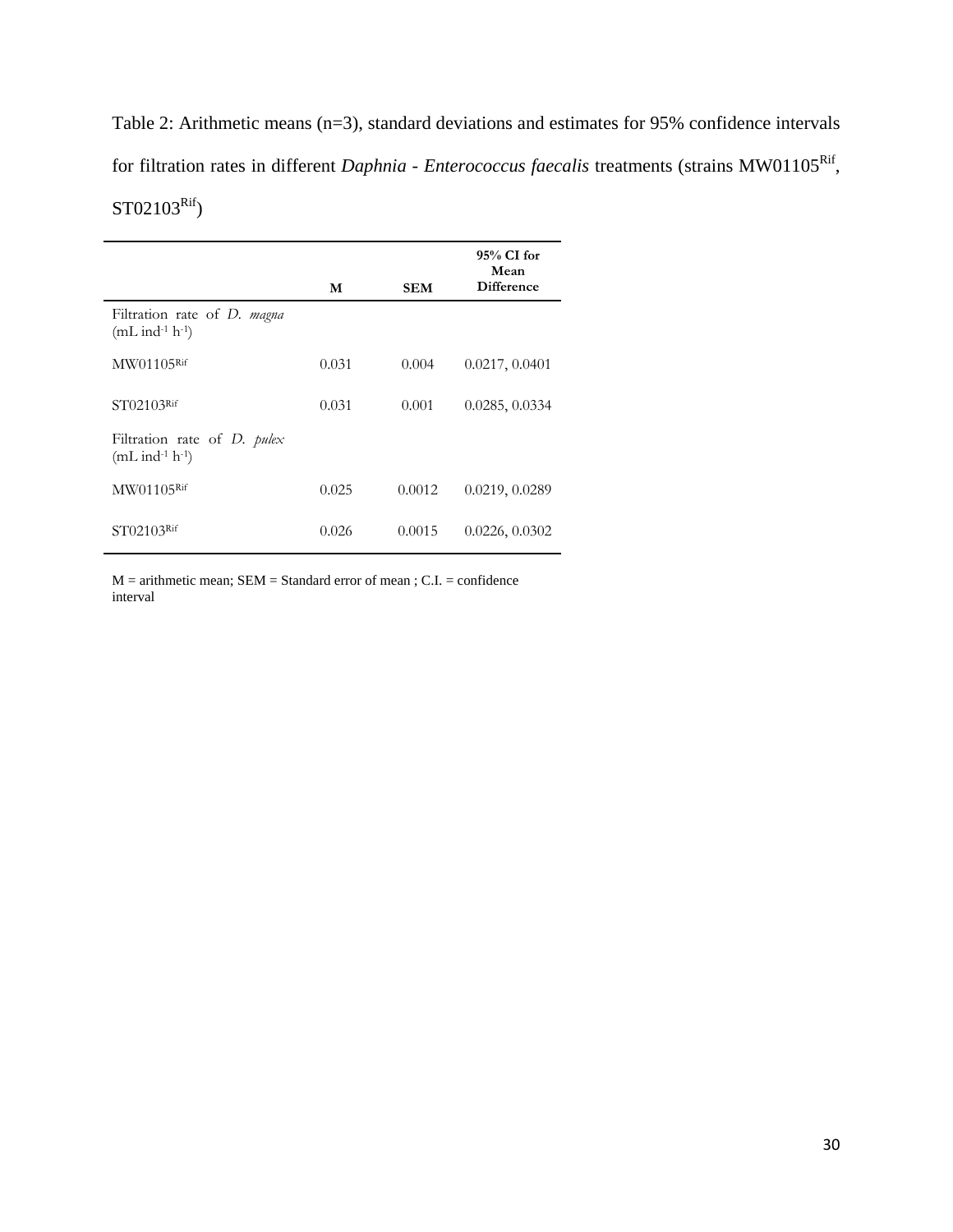|              | Recipient<br>strains     | Donor count<br>(CFU/mL)                | Recipient<br>count<br>(CFU/mL)         | Transconjugant<br>number<br>(cfu/mL)<br>$FP+GCP(T)$ | Transfer<br>efficiency<br>(T:R)                | Transfer<br>efficiency<br>(T:D)                         |
|--------------|--------------------------|----------------------------------------|----------------------------------------|-----------------------------------------------------|------------------------------------------------|---------------------------------------------------------|
| Experiment 1 |                          |                                        |                                        |                                                     |                                                |                                                         |
| D. magna     | MW01105Rif               | $1.8 \times 10^8$                      | $1.7 \times 10^8$                      | $3+0(3)$                                            | $1.51 \times 10^{-8}$                          | $1.4 \times 10^{-8}$                                    |
|              | ST02103Rif               | $1.4 \times 10^8$                      | $1.5 \times 10^8$                      | $45+2(47)$                                          | $3.16 \times 10^{-7}$                          | $3.35 \times 10^{-7}$                                   |
| $D.$ pulex   | MW01105Rif<br>ST02103Rif | $1.8 \times 10^8$<br>$1.8 \times 10^8$ | $1.7 \times 10^8$<br>$1.5 \times 10^8$ | $3+0(3)$<br>$32+3(35)$                              | $1.85 \times 10^{-8}$<br>$1.92 \times 10^{-7}$ | $1.71 \times 10^{-8}$<br>$2.33 \times 10^{-7}$          |
| Experiment 2 |                          |                                        |                                        |                                                     |                                                |                                                         |
| D. magna     | MW01105Rif<br>ST02103Rif | $1.1 \times 10^8$<br>$1.1 \times 10^8$ | $1.1 \times 10^8$<br>$1.1 \times 10^8$ | $1+0(1)$<br>$40+6(46)$                              | $1.11 \times 10^{-8}$<br>$4.37 \times 10^{-7}$ | $1.08 \times 10^{-8}$<br>4.51 $\times$ 10 <sup>-7</sup> |
| $D.$ pulex   | MW01105Rif<br>ST02103Rif | $1.1 \times 10^8$<br>$1.1 \times 10^8$ | $1.1 \times 10^8$<br>$1.1 \times 10^8$ | $5+0(5)$<br>$36+2(38)$                              | $4.98 \times 10^{-8}$<br>$3.56 \times 10^{-7}$ | $4.84 \times 10^{-8}$<br>$3.68 \times 10^{-7}$          |

Table 3: Mean transfer efficiencies (n=7) of vancomycin resistance to recipient *Enterococcus faecalis* strains MW01105<sup>Rif</sup>, ST02103<sup>Rif</sup> within the gut of two *Daphnia* species

 $FP=$  Feeding phase; GCP= Gut clearance phase;  $T =$  mean total transconjugant number;  $D =$  donor count;  $R =$  recipient count